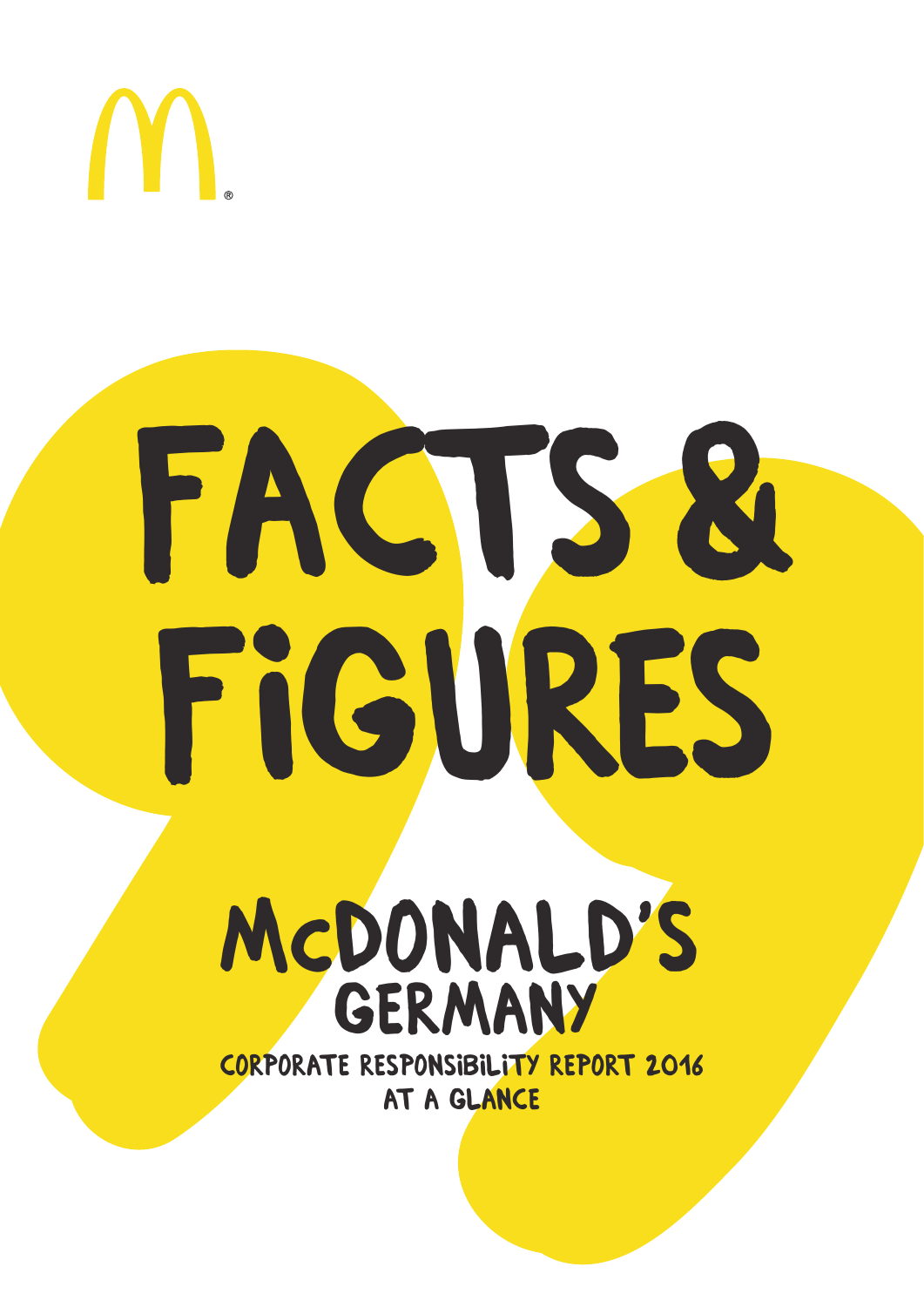# **content**

# **1. About this report**

| 4  | <b>2. ABOUT McDONALD'S GERMANY</b>                        |
|----|-----------------------------------------------------------|
| 4  | Market position                                           |
| 4  | Restaurants                                               |
| 5  | Corporate Governance                                      |
| 6  | Social Commitment                                         |
|    |                                                           |
| 7  | <b>3. OUR FOOD AND WHERE IT COMES FROM</b>                |
| 7  | Suppliers                                                 |
| 7  | Raw materials                                             |
| 9  | $CO2$ footprint of supply chain                           |
| 9  | <b>BEST Programs</b>                                      |
| 10 | Quality label                                             |
| 11 | Product quality and safety                                |
| 11 | Dialog with guests                                        |
| 13 | Happy Meal                                                |
|    |                                                           |
| 14 | 4. ENVIRONMENTAL MANAGEMENT IN AND AROUND OUR RESTAURANTS |
| 14 | CO <sub>2</sub> footprint                                 |
| 15 | Energy consumption at restaurants                         |
| 16 | Logistics                                                 |
| 17 | Packaging                                                 |
| 17 | Waste and recycling                                       |
|    |                                                           |
| 19 | <b>5. THE PEOPLE AT McDONALD'S</b>                        |

- Employees
- Diversity and equal opportunity
- Vocational training and university education
- Training and skills building
- Occupational health and safety
- Remuneration

# **6. Explanatory notes**

| 30 |  | 7. GRI CONTENT INDEX |  |
|----|--|----------------------|--|
|----|--|----------------------|--|

| 34 | 8. INDEPENDENT ASSURANCE REPORT BY KPMG |
|----|-----------------------------------------|
| 37 | <b>9. PUBLISHING DETAILS</b>            |
|    |                                         |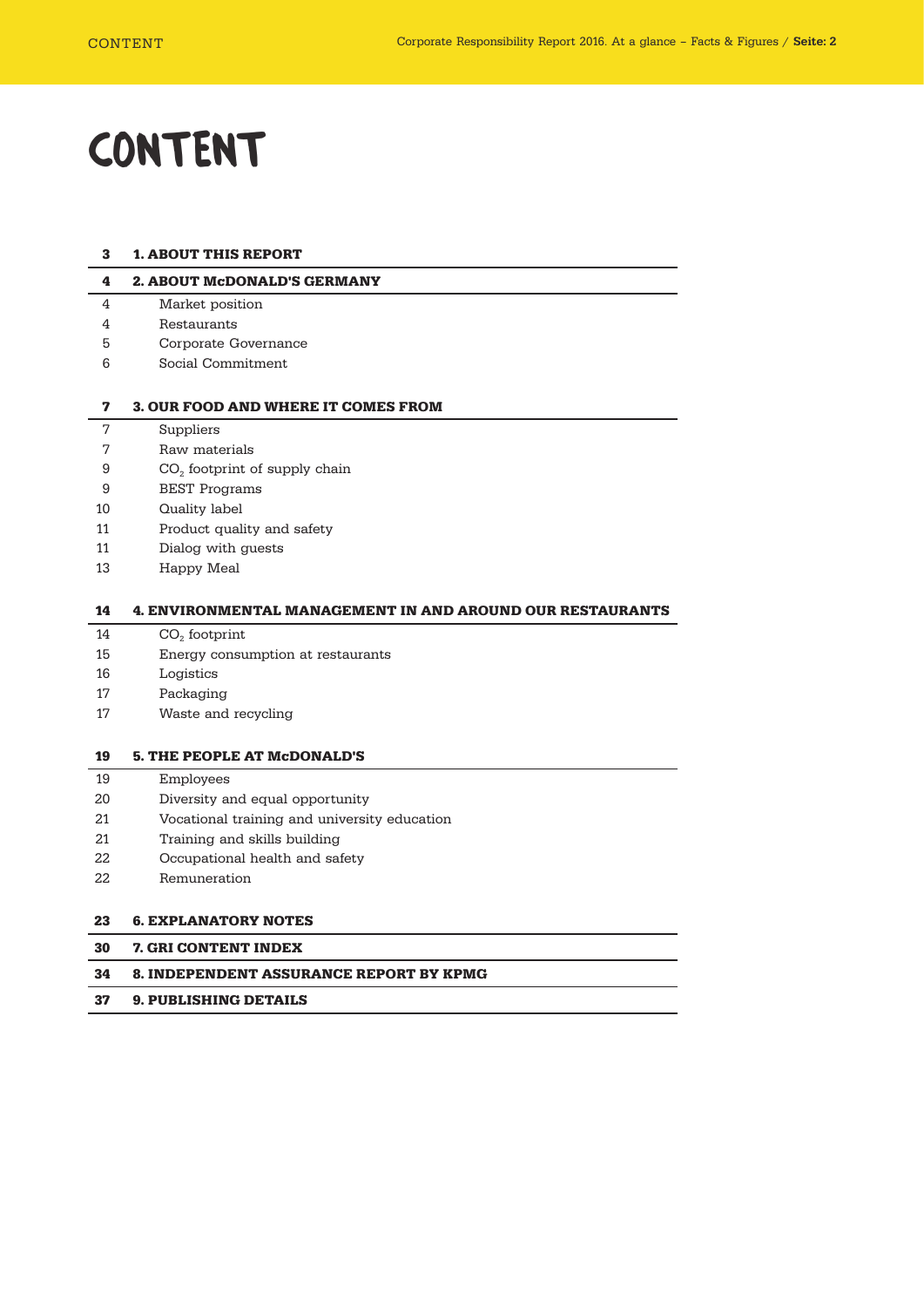# **About this report**

# Reporting period and profile

McDonald's Germany updates and publishes its sustainability data every year. This "Facts & Figures" brochure outlines our key figures and the progress we made in 2016. It supplements McDonald's Germany Corporate Responsibility Report 2016 – At a glance, which we have printed and made available in all restaurants. We publish a full corporate responsibility report every two years. Our last full report came out in 2015.

Our Corporate Responsibility Report 2016 – At a glance publication and this accompanying "Facts & Figures" brochure were prepared in accordance with Global Reporting Initiative (GRI G4) guidelines. Key indicators were audited by KPMG AG Wirtschaftsprüfungsgesellschaft.

McDonald's Germany issued its first declaration of compliance with the German Corporate Governance Code in 2015. We will update this every two years.

All information in this document refers to the restaurants operated directly by McDonald's Germany as well as all restaurants in Germany and Luxembourg run by franchisees and the management of McDonald's Germany. Any other information is highlighted accordingly. In the interests of readability, we do not write out the full legal names of companies.

GRI indicators: G4-28, G4-29, G4-30, G4-32, G4-33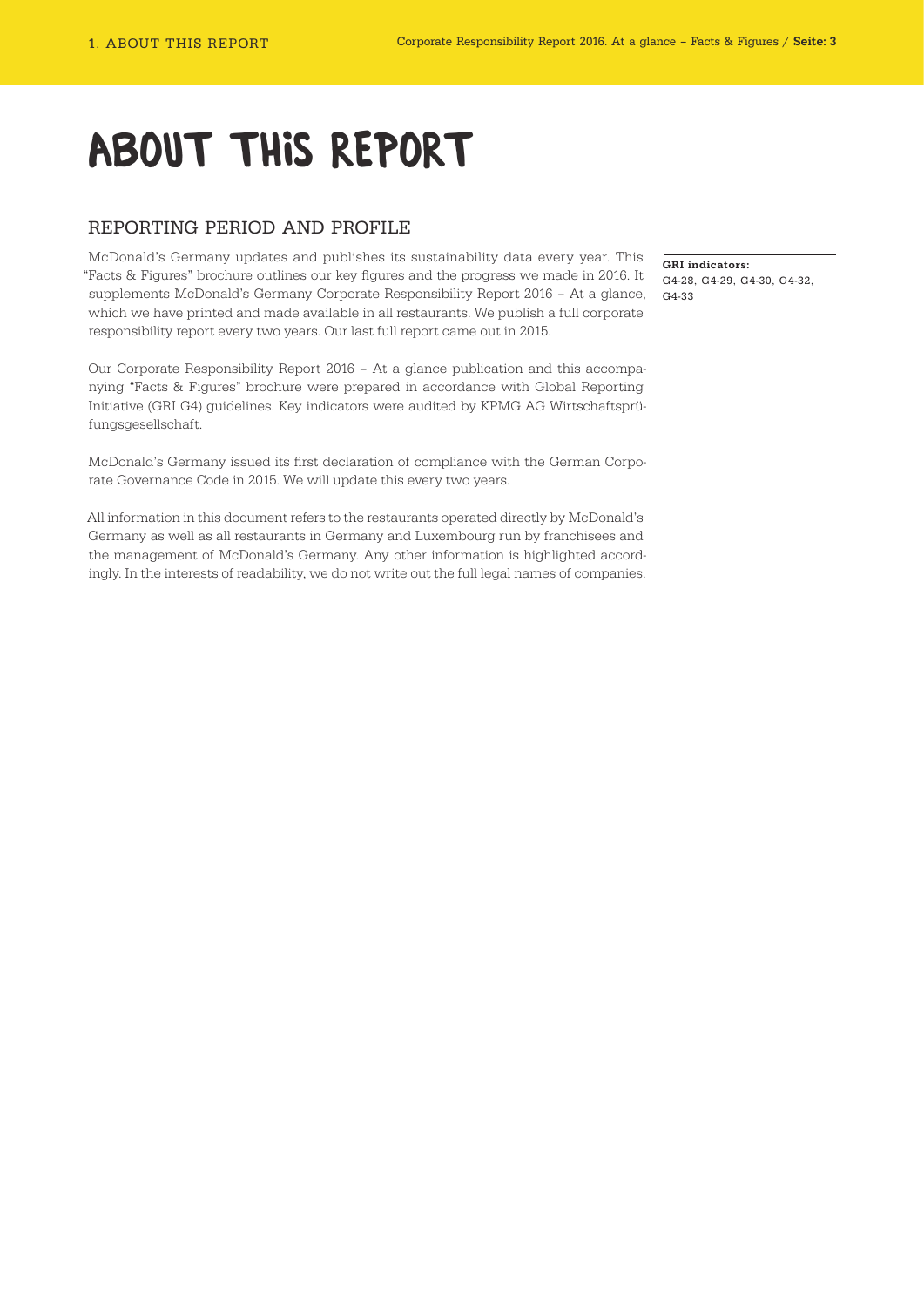# **About McDonald's Germany**

# Market position

McDonald's Germany, Munich branch, manages one of the largest markets within the global McDonald's organization. In total, McDonald's Germany and its franchisees employed around 58,000 people during fiscal 2016. The company achieved net revenue for the year of EUR 3.2 billion. Ten restaurants in Luxembourg are also currently managed by McDonald Germany. Every day, around 2.3 million guests visit the 1,480 restaurants in Germany and Luxembourg. With a share of around 25 %, McDonald's Germany is the clear market leader in the foodservice sector in Germany1 . There were no significant changes to the size, organization or ownership structure of McDonald's Germany during the reporting period.

#### GRI indicators:

G4-3, G4-4, G4-5, G4-6, G4-7, G4-8, G4-9, G4-10, G4-13, G4-17, G4-23, G4-EC1

# **RESTAURANTS**

At the close of fiscal 2016, there were 1,470 McDonald's restaurants of different sizes and in different locations throughout Germany. 1,313 of these (approximately 89 percent) were run by franchisees. In Luxembourg, there were ten restaurants run by one franchisee.

#### T1: **Development of restaurants in Germany**

|                                  | 2012  | 2013  | 2014 | 2015  | 2016 |
|----------------------------------|-------|-------|------|-------|------|
| Number of restaurants in Germany | 1.440 | 1.468 | 1477 | 1 478 |      |
| Number of McCafés in Germany     |       | -847  | 862  | 859   | 852  |

In summer 2016, McDonald's Germany started to redesign all of its restaurants. By the close of 2019, the majority of restaurants in Germany will have been converted to the "restaurant of the future" concept. At the deadline for submissions for this brochure (May 31, 2017), there were 328 "restaurants of the future" in Germany. The concept includes a range of new features. Eating areas, for example, are given a modern, fresh design. We also put the focus firmly on families by offering children's play areas (Playlands) and digital games. Furthermore, guests can order food in a number of different ways at restaurants of the future: either at the front counter, at new, digital order terminals known as kiosks or from service employees with tablet PCs. All products are prepared exclusively to order. The restaurants also offer table service, allowing guests to have their food brought to their table.

GRI indicators: G4-4, G4-5, G4-6, G4-7, G4-8, G4-9, G4-13, G4-17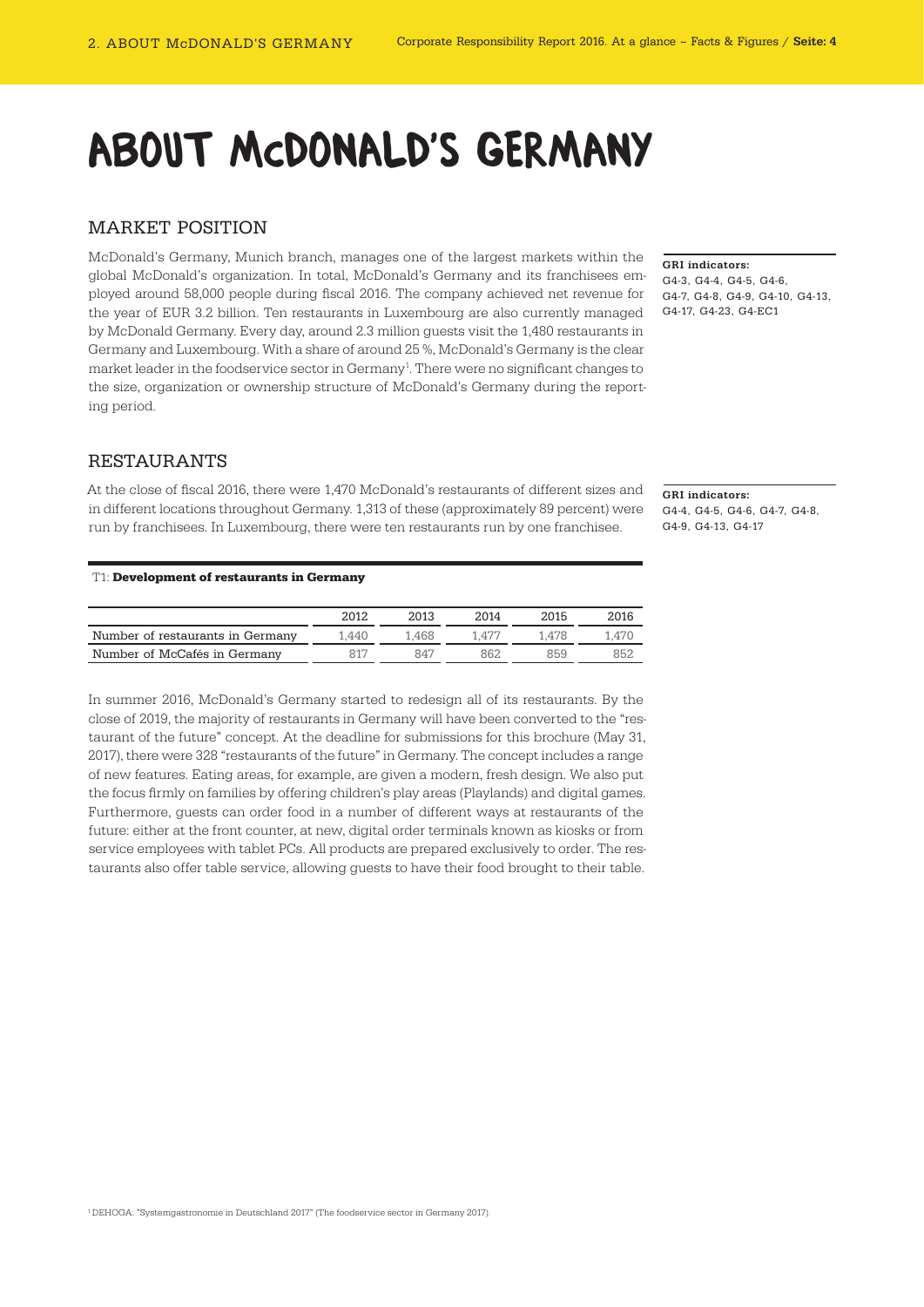# corporate governance

Holger Beeck is Managing Director and President of McDonald's Germany. Marcus Almeling is Vice President and Chief Financial Officer. Gabriele Fanta took on the role of Executive Board member responsible for HR on April 1, 2016. Willi Palm was appointed Executive Board member responsible for regions and operations on the same day. Susan Schramm became Chief Marketing Officer on November 1, 2016.

GRI indicators: G4-34 & LA12

A total of 238 franchisees were in the system at December 31, 2016. 198 of these were men and 40 were women. 57 are second-generation franchisees. Every franchisee runs 5.6 restaurants on average.

Different committees are responsible for communication and strategic collaboration between the management of McDonald's Germany and franchisees in Germany. Franchisees are represented by the Franchisee Leadership Council (FLC). The Leadership Team (LST) supports the work of the Executive Board and the FLC. The LST includes the directors of all departments.

| ASSURED<br>T2: <b>Composition of governance bodies</b> (2016)<br>M |                              |                                           |                          |  |
|--------------------------------------------------------------------|------------------------------|-------------------------------------------|--------------------------|--|
|                                                                    | Executive Board <sup>2</sup> | Franchisee<br>Leadership<br>Council (FLC) | Leadership Team<br>(LST) |  |
| Men                                                                | 60%                          | 80%                                       | 87%                      |  |
| Women                                                              | 40%                          | 20%                                       | 13%                      |  |
| Under 30<br>$30 - 50$                                              | 0%<br>80%                    | $0\%$<br>40%                              | $0\%$<br>80%             |  |
| Over <sub>50</sub>                                                 | 20%                          | 60%                                       | 20%                      |  |
| German national<br>EU national                                     | 100%<br>$0\%$                | 87%<br>13%                                | 100%<br>$0\%$            |  |
| Outside EU                                                         | $0\%$                        | $0\%$                                     | $0\%$                    |  |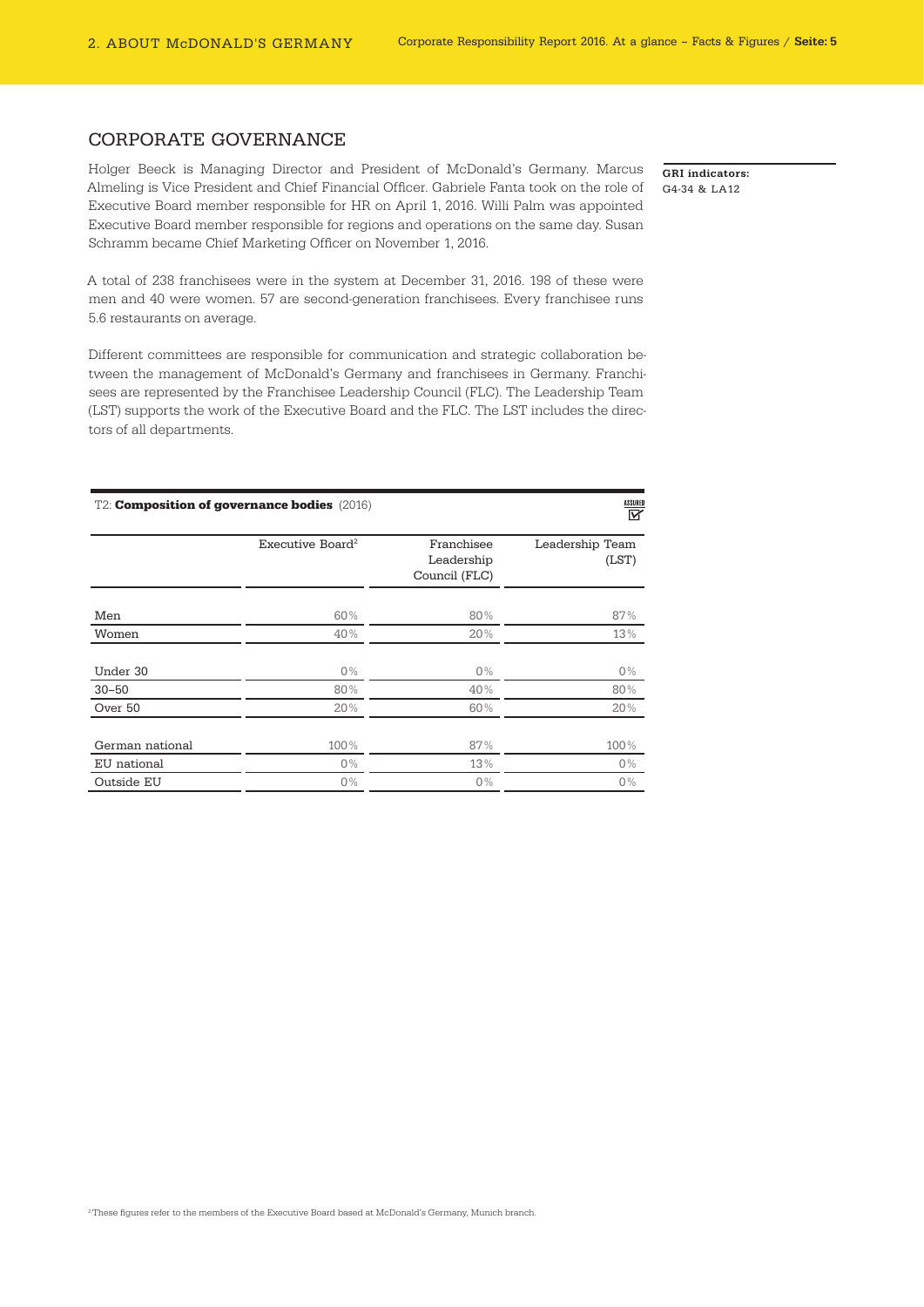# Social commitment

#### **Ronald McDonald House Charities**

The majority of funding for the Ronald McDonald House Charities stems from donations made by McDonald's Germany, its franchisees and suppliers as well as McDonald's restaurant guests. Facilities run by the Ronald McDonald House Charities include 22 Ronald McDonald houses and six Ronald McDonald family rooms across Germany. In 2016, it enabled around 14,800 families to be close to their seriously ill children while they underwent treatment in hospital.

The 2016 charity gala organized by McDonald's Germany in aid of the Ronald McDonald House Charities collected record donations in excess of EUR 1.6 million. Over a million themed plasters were sold during the Trostpflaster (feel-good plaster) campaign, which ran from September 22, 2016 to October 12, 2016 at McDonald's restaurants in Germany and Luxembourg. The entire net proceeds, corresponding to 84 cents from each sale (sale price after sales tax was deducted), goes directly to the Ronald McDonald House Charities.

GRI indicators: G4-SO1

### T3: **Donations to the Ronald McDonald House Charities** (in EUR thousand)

|                                               | 2012  | 2013  | 2014  | 2015  | 2016  |
|-----------------------------------------------|-------|-------|-------|-------|-------|
| McDonald's Germany, franchisees and suppliers | 3.405 | 3.449 | 3.241 | 3.201 | 3.296 |
| Collection boxes in restaurants               | 2.825 | 2.810 | 2.996 | 3.041 | 3.214 |
| Charity gala                                  | 1.352 | 921   | 911   | 923   | 1.604 |
| Charity events (Helping Hands, Trostpflaster) | 751   | 921   | 974   | 1.296 | 961   |
| Total amount donated by McDonald's Germany    | 8.333 | 8.101 | 8.122 | 8.461 | 9.075 |

#### **McDonald's Player Escort & Olympics Kids Programs**

Together with other European McDonald's markets, we gave 1,122 children the opportunity to be McDonald's Player Escorts at the 51 games of the UEFA EURO 2016™ championships in France from June 10 to July 10, 2016. McDonald's Germany made a dream come true for 29 children by enabling them to accompany the players of Germany's national soccer team onto the pitch at the start of their games. Over 2,000 young soccer fans between the ages of six and ten applied online by submitting a video of themselves singing their favorite soccer anthem.

McDonald's has been an official sponsor of the Olympics since 1976. Under the motto "The Spirit of Friendship", McDonald's enabled a total of 100 children from 20 different countries to attend the opening ceremony of the world's biggest sporting event in 2016. Two children from Hamburg were chosen as the Olympics Kids for Germany and were given the chance to participate in the opening ceremony of the 2016 Olympic Games in Rio de Janeiro on August 5. In total, over 80 children from Germany aged between eight and twelve applied to the program.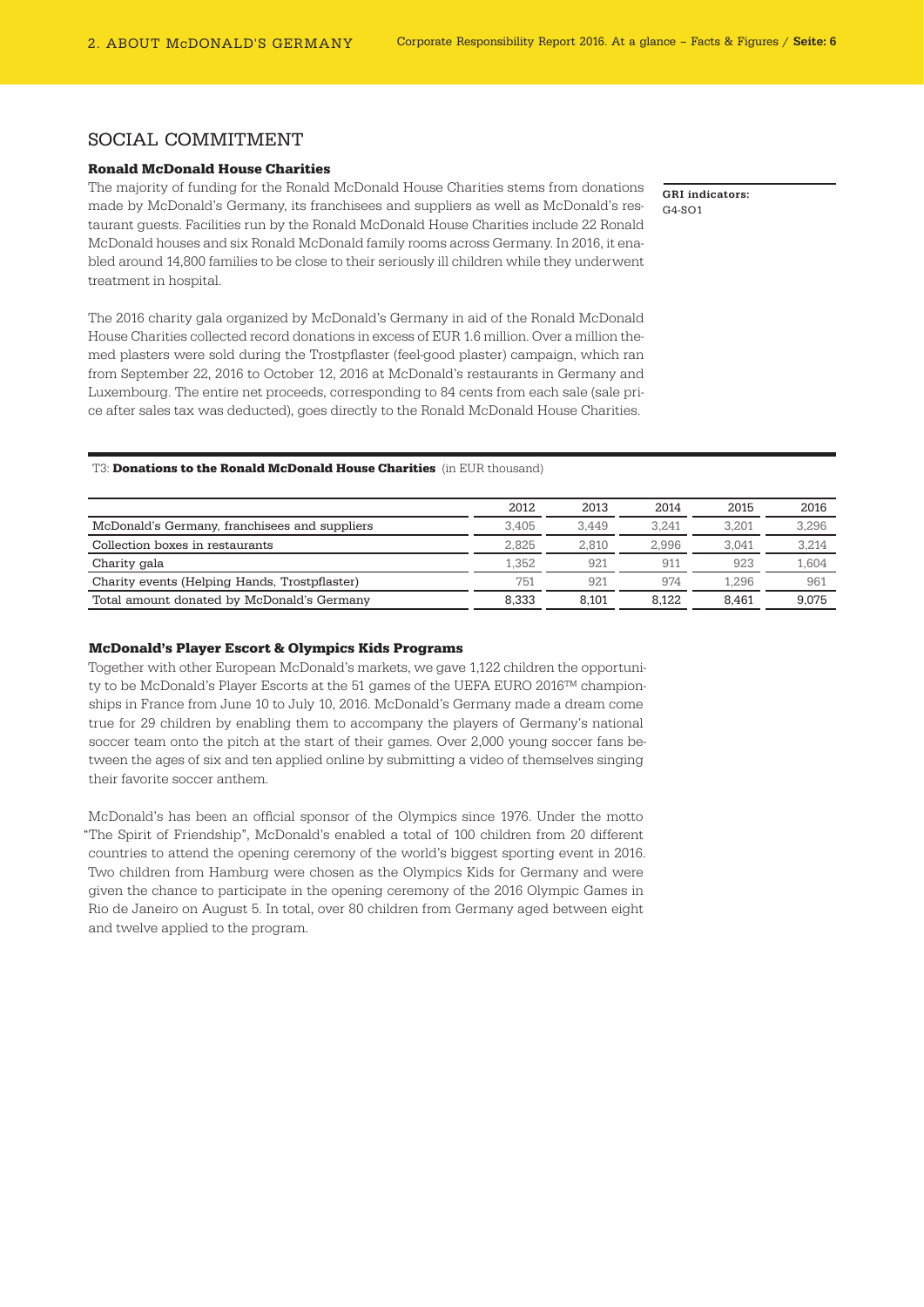# **Our food and where it comes from**

# **SUPPLIERS**

In 2016, we sourced a total of 827 different food and packaging products from 136 different suppliers. McDonald's fosters long-term business relationships inspired by a strong sense of partnership. 79 percent of our purchased volume comes from 30 suppliers that we have worked with for more than 20 years. This includes many well-known brand manufacturers such as Develey, Bonduelle, Lieken and Hochland.

In 2016, we launched a campaign aimed at making our strict supply chain quality standards more transparent for our guests. Under the banner of "Die McDonald's Qualitätskette" (The McDonald's Quality Chain), we are showcasing our key suppliers and the work they do for McDonald's. https://www.mcdonalds.de/qualitaet/qualitaetskette

RAW MATERIALS

We source the majority of our raw materials from Germany. This sourcing approach contributes to a steady stream of fresh ingredients and supports the German agricultural sector. It also reduces the distances goods are transported, which helps reduce our impact on the environment. We rely on established quality labels to ensure products meet key ecological and social standards. This is particularly important for raw materials sourced from outside of Europe.

In 2016, we sourced 64 percent of our raw materials from Germany. 32 percent came from the EU and four percent was sourced from other countries outside of the EU.

| ASSURED<br>T4: <b>Origin of raw materials used in 2016</b> (in percent)<br>⋉ |         |                       |               |
|------------------------------------------------------------------------------|---------|-----------------------|---------------|
| Raw materials from                                                           | Germany | EU<br>(excl. Germany) | Rest of world |
| Potatoes                                                                     | 77%     | 23%                   | $0\%$         |
| Beef                                                                         | 93%     | 7%                    | $0\%$         |
| Wheat flour (for making products)                                            | 90%     | 10%                   | $0\%$         |
| Milk (incl. milk for shakes and sundaes)                                     | 98%     | 2%                    | $0\%$         |
| Tomatoes (incl. tomatoes for ketchup and sauces)                             | $0\%$   | 94%                   | $6\%$         |
| Chicken                                                                      | 19%     | 60%                   | 21%           |
| Oil (for fryers and making products)                                         | 32%     | 67%                   | $1\%$         |
| Lettuce                                                                      | 32%     | 66%                   | 2%            |
| Onions                                                                       | $0\%$   | 98%                   | 2%            |
| Sugar (for portioned packets and making<br>products)                         | 51%     | 48%                   | $1\%$         |
| Pork                                                                         | 89%     | 11%                   | $0\%$         |
| Cheese (incl. processed cheese slices)                                       | 43%     | 45%                   | 12%           |
| Cucumbers                                                                    | 95%     | 5 %                   | $0\%$         |
| Apples                                                                       | 17%     | 76%                   | 7%            |
| Oranges                                                                      | $0\%$   | $0\%$                 | 100%          |
| Eggs (for breakfast products)                                                | 100%    | $0\%$                 | $0\%$         |
| Coffee                                                                       | 0%      | $0\%$                 | 100%          |
| Fish                                                                         | $0\%$   | 39%                   | 61%           |
| Cherries                                                                     | $0\%$   | 57%                   | 43%           |
| Bananas                                                                      | $0\%$   | $0\%$                 | 100%          |
| Shrimps                                                                      | 0%      | $0\%$                 | 100%          |

GRI indicators: G4-12, G4-EC9

GRI indicators: G4-EN1, G4-EC9, G4-FP9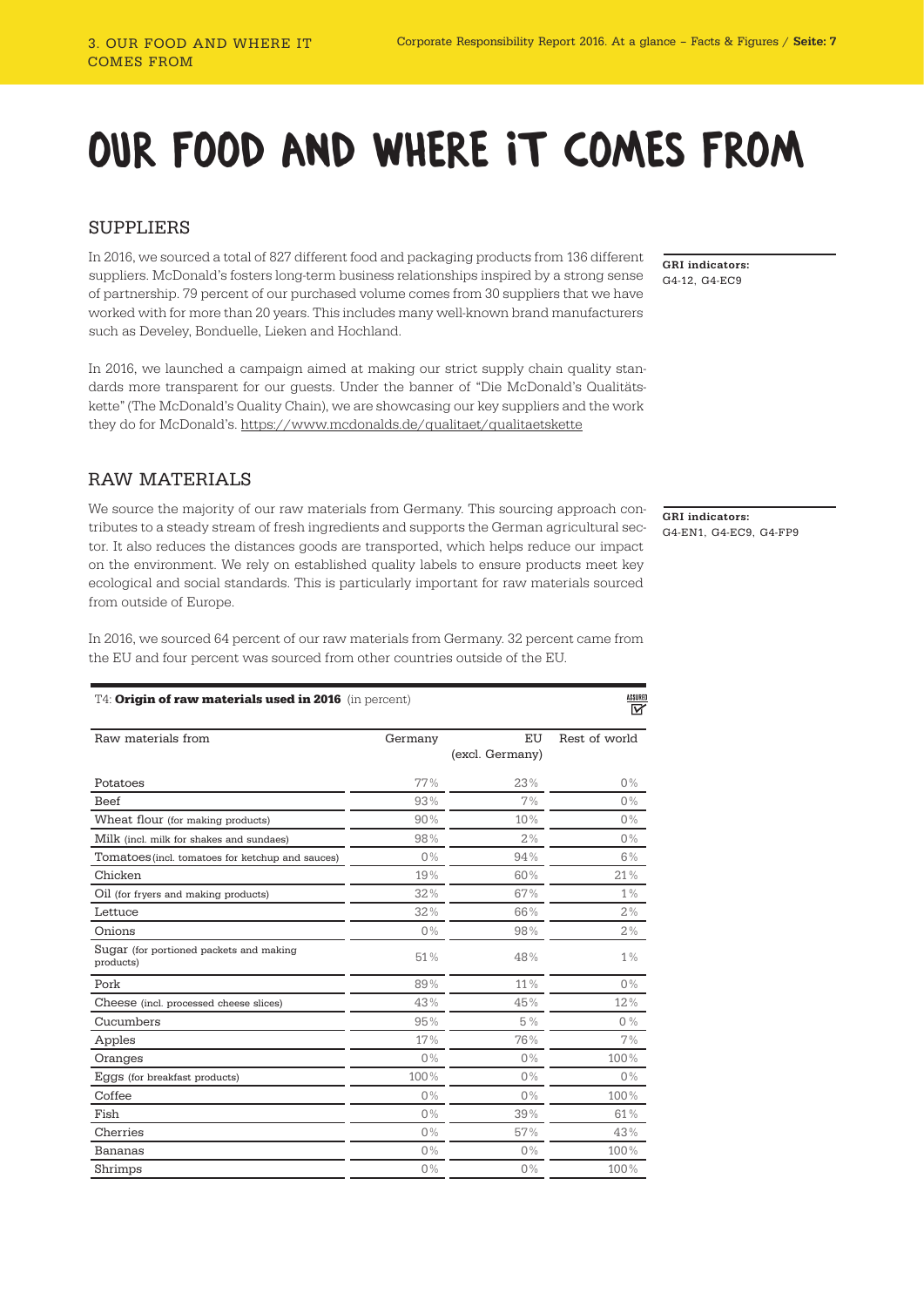| T4: Origin of raw materials used in 2016 (in percent) | ASSURED<br>⊠ |                 |               |
|-------------------------------------------------------|--------------|-----------------|---------------|
| Raw materials from                                    | Germany      | EU              | Rest of world |
|                                                       |              | (excl. Germany) |               |
| Strawberries                                          | 39%          | 0%              | 61%           |
| Bell peppers                                          | 0%           | 100%            | 0%            |
| Quinoa                                                | 0%           | 0%              | 100%          |
| <b>Total</b>                                          | 64%          | 32%             | 4%            |

In winter, we usually source our lettuce from southwestern regions of Europe such as Italy and Spain. However, poor weather conditions in winter 2016/2017 resulted in crop failures, which meant that, at times, we had to buy lettuce from Tunisia and the US.

| T5: Volume of raw materials used in 2016 (in tons)   | ASSURED |
|------------------------------------------------------|---------|
| Raw materials                                        | Volume  |
| Potatoes                                             | 116,964 |
| <b>Beef</b>                                          | 36,673  |
| Wheat flour (for making products)                    | 33,175  |
| Milk (incl. milk for shakes and sundaes)             | 27,182  |
| Tomatoes (incl. tomatoes for ketchup and sauces)     | 22,150  |
| Chicken                                              | 20,091  |
| Oil (for fryers and making products)                 | 17,071  |
| Lettuce                                              | 10,357  |
| Onions                                               | 10,081  |
| Sugar (for portioned packets and making<br>products) | 9,698   |
| Pork                                                 | 6,585   |
| Cheese (incl. processed cheese slices)               | 6,082   |
| Cucumbers                                            | 4.490   |
| Apples                                               | 3,475   |
| Oranges                                              | 2,884   |
| Eggs (for breakfast products)                        | 1,644   |
| Coffee                                               | 1,526   |
| Fish                                                 | 1,066   |
| Cherries                                             | 768     |
| Bananas                                              | 719     |
| Shrimps                                              | 341     |
| <b>Strawberries</b>                                  | 252     |
| Bell peppers                                         | 149     |
| Quinoa                                               | 64      |
| Total                                                | 333,487 |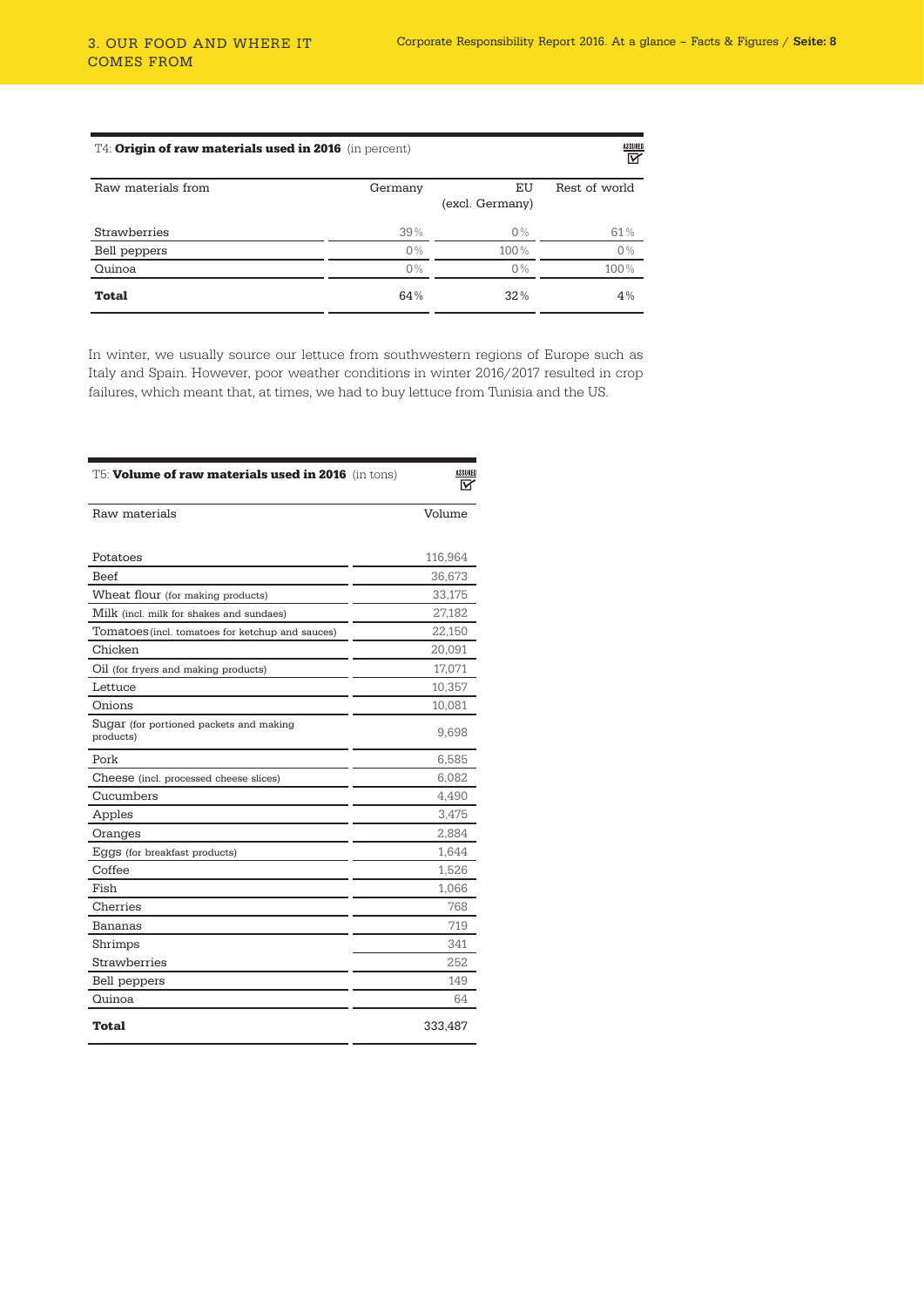# CO<sub>2</sub> FOOTPRINT OF OUR SUPPLY CHAIN

The majority of our carbon footprint (87 percent) originates from the agricultural production of our raw materials and the subsequent processing of foodstuffs. Animal products are a major contributing factor here (see page 14). We are working hard with our suppliers to reduce harmful emissions in our supply chain.

As of July 2017, we source all our fresh eggs for our breakfast menu products exclusively from hens fed on soy from certified sustainable farms in Europe. This reduces transport emissions and ensures that the soy is grown in harmony with nature. It also supports the European agricultural sector. In addition, we have been using free-range chicken eggs for our breakfast menu since 1999.

Around two thirds of our beef originated from dairy cattle in 2016. We sourced the remaining third primarily from young bulls and a small percentage from heifers. Sourcing the majority of our beef from dairy cattle has the advantage of distributing our  $\mathrm{CO}_2^{}$  footprint across milk and meat and therefore lowering it relative to relying solely on beef cattle, which are reared exclusively for meat production and slaughtered after 18 to 24 months. Dairy cattle live for around four to five years and produce milk for around three years before they are slaughtered. In order to produce milk, a cow must give birth to a calf. Our BEST Beef program thus also contributes to longer lifespans among dairy livestock.

# BEST programs

Under the umbrella of our BEST program, we are working to gradually make conventional livestock breeding methods more sustainable. McDonald's Germany launched its forward-looking BEST program several years ago to promote excellence, safety and transparency in cattle breeding. On the one hand, this initiative governs the way we work with the agricultural sector in Germany today, ensuring that we can continue to source the raw materials we need for our products in sufficient quantities and at the same high quality levels for many years to come. And, on the other, it addresses ecological concerns around farming and the growing importance of animal husbandry practices that improve animal welfare and meet general consumer expectations more effectively. These goals can be achieved most effectively through collaboration with all key stakeholders along the value chain in close consultation with the scientific and research community. In future, we aim to expand our BEST program to include all raw materials of animal origin. More at: www.best-programm.de

#### **BEST Beef**

We launched the BEST Beef initiative in 2010. Our program for promoting a more sustainable approach to cattle farming and supporting German agriculture comprises three modules. Farmers that meet the criteria of all modules receive a bonus of EUR 0.09 per kilogram of slaughtered meat. The bonus prices are individually listed in individual invoices, providing farmers with a transparent breakdown.

- • In 2016, meat certified under the BEST Beef Program accounted for around six percent of all beef processed for McDonald's Germany. We have set ourselves the target of further increasing this share.
- • At December 31, 2016, over 2,800 agricultural holdings, six farming cooperatives and seven abattoirs were involved in the program. This represents around 630 extra farmers compared with 2015.

GRI indicators: G4-EN17, G4-FP2

GRI indicators: G4-FP5, G4-FP9, G4-EN1, G4-24, G4-25, G4-26, G4-27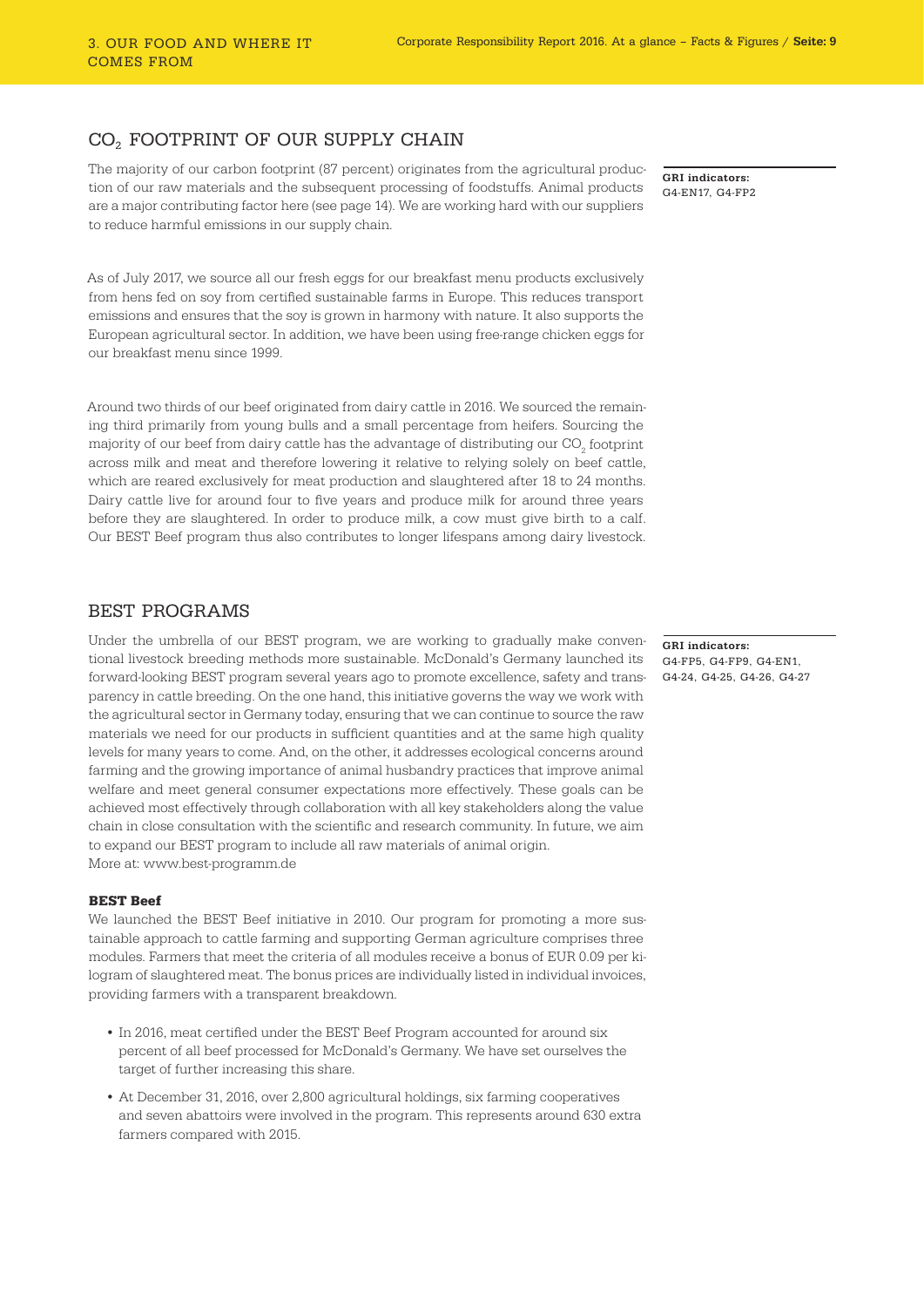- • In 2016, we paid BEST Beef bonuses for 24,054 cows. This is more than in all previous years. We have paid bonuses for a total of 63,739 cows since the start of the program.
- • McDonald's Germany sources the majority of its beef from dairy cattle. As such, our cooperation with the dairy industry is crucial for the ongoing development of BEST Beef. On July 1, 2016, the Zott dairy and McDonald's Germany launched a collaborative project within the framework of the BEST Beef initiative aimed at creating synergies in the agricultural sector. Zott has incorporated the BEST Beef modules into the audits it carries out among its dairy farmers. Farmers will then receive the slaughter price bonuses based on the BEST Beef modules they fulfil.
- • In 2016, we also started to check compliance with BEST Beef modules as part of the QS audits regularly carried out at farms. Around 730 audits have been completed since then.

#### **BEST Chicken**

Our BEST Chicken program aims to improve the conditions under which chickens are reared. We have been working on this initiative with our supply chain and with scientists since 2013. We want to find ways of evolving standards in conventional livestock breeding to promote animal health and species-appropriate behaviors without challenging farmers to such an extent as to compromise progress. In 2017, we will be developing new feed compositions and an optimized energy management system for intensive barns within the framework of BEST Chicken.

In addition to this, by fall 2017, we will have equipped nine intensive farms in Germany with additional perches, roosting platforms and pecking fixtures. All of these measures are results from earlier projects that we are now implementing (BEST Chicken module 1).

| T6: Volume of certified raw materials used in 2016 (in tons)       |                       |        |                                      |  |
|--------------------------------------------------------------------|-----------------------|--------|--------------------------------------|--|
| Quality label                                                      | Raw materials         | Volume | Percentage of total<br>raw materials |  |
| BZ<br>nach<br>EG-Öko-Verordnung                                    | Apples                | 2,126  | 61%                                  |  |
|                                                                    | Milk                  | 252    | $1\%$                                |  |
|                                                                    | Caffeinated<br>coffee | 1,526  | 100%                                 |  |
| ZERTIFIZIERTE<br>NACHHALTIGE<br>FISCHEREI<br>MSC<br>www.msc.org/de | Fish                  | 1,066  | 100%                                 |  |
| <b>FISCHZUCHT</b><br><b>asc</b>                                    | Shrimps               | 341    | 100%                                 |  |

# Quality label

GRI indicators: G4-FP2, G4-EN1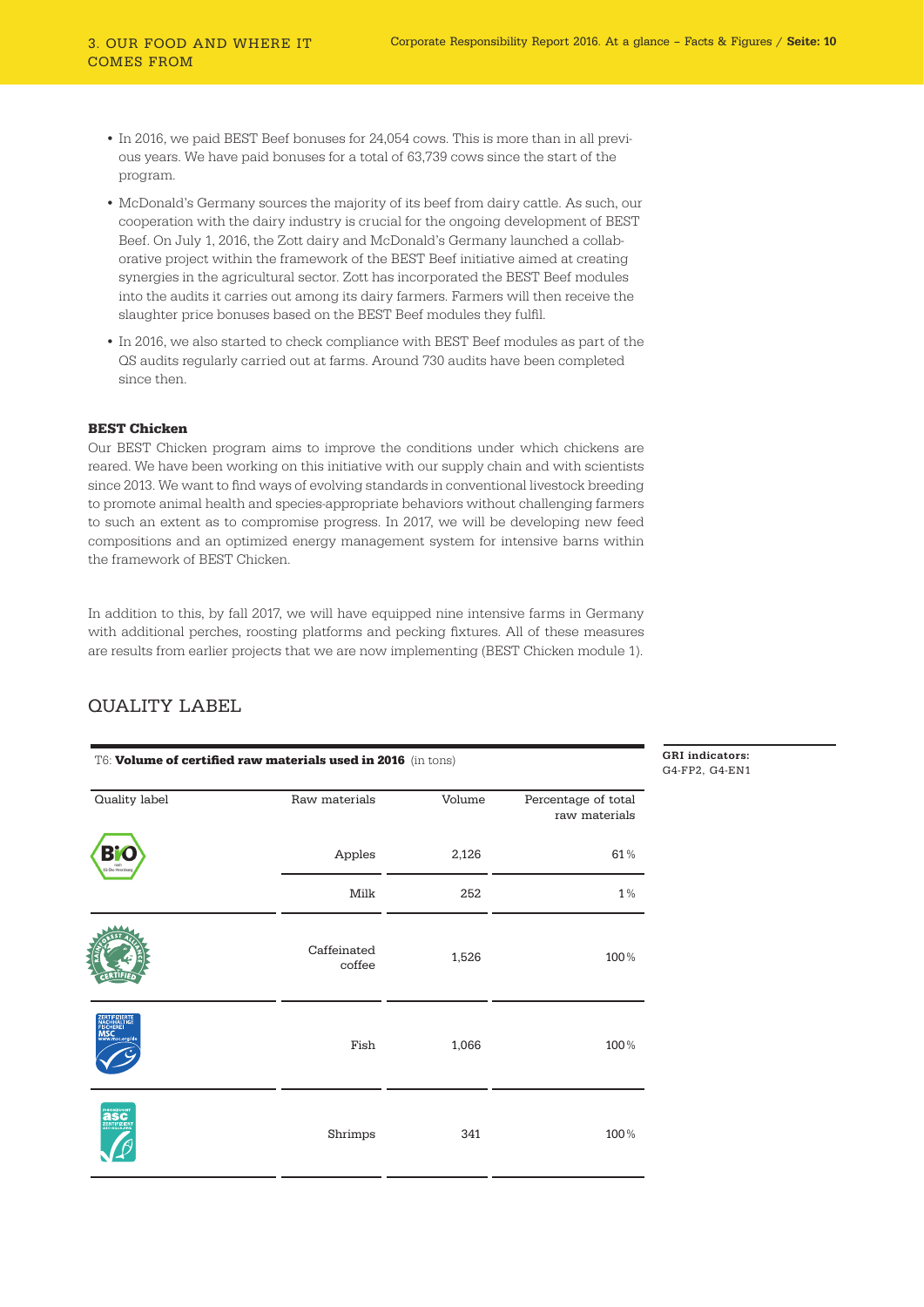# PRODUCT QUALITY AND SAFETY

#### **At our suppliers**

Food quality and safety are top priorities for us. We can trace every product and its ingredients every step of the way back to its specific origins within a few hours. When producing food for McDonald's, our direct suppliers must comply with the standards set down in the McDonald's Supplier Quality Management System (SQMS). SQMS is our own guideline outlining standards for quality assurance and food safety among direct suppliers. It builds on conventional GFSI standards<sup>3</sup> (IFS, BRC, FSSC 22000), complementing these with a number of requirements specific to McDonald's.

All suppliers of standard products are audited in line with SQMS. Only suppliers that successfully pass these audits can become standard suppliers for McDonald's. Promotional product suppliers have to be audited either to the International Food Standard (IFS) and/ or the British Retail Consortium (BRC) standard, or according to the ten core requirements of the SQMS. In individual cases, we also accept a supplier's own standards, provided they correspond with McDonald's own requirements. In total, 106 SQMS audits were carried out in 2016. 72 of these were full SQMS audits and 34 were audits based on the ten core requirements.

### **In our restaurants**

In 2016, we used roughly the same checks and standards to assess quality, service, cleanliness and food safety as those used in previous years. The only exception here is the evaluation of guests' restaurant experiences. Rather than using mystery shoppers, we now give our guests the opportunity to evaluate their experiences themselves.

- • From November 2016 on, each guest can rate their visit to McDonald's online. Every receipt contains an access code that can be entered at www.mcdonalds.de/ deinfeedback. Guests can then rate a range of factors such as quality, cleanliness and friendliness. They can also leave praise or suggestions for improvement.
- We carried out a total of 845 ATCQ checks<sup>4</sup> in 2016 to assess the quality of our core products in restaurants.
- • As part of our own food safety audits, we took a total of 41,051 samples in 2016 and had these tested in a recognized, accredited laboratory. In addition to this, we carried out 274 unannounced food safety audits.
- • Our own checks are flanked by regular inspections from local authorities. In 2016, the authorities made 170 visits to restaurants run directly by McDonald's Germany.

# Dialog with guests

### **McFamily Fun Days**

In 2016, we organized a total of 607 McFamily Fun Days in selected restaurants. Launched in 2014, these family days provide fun and games for children and their families. The restaurants hosting these events offer a wide range of activities including bouncy castles, face painting and photo booths.

### **Live@McDonalds**

The Live@McDonald's social media event took place on October 15, 2016. 750 restaurants in Germany held backstage tours, giving guests a chance to take a look behind the scenes at McDonald's. One restaurant in Berlin staged a 12-hour show, which was broadcast live

GRI indicators: G4-PR1, G4-PR5, G4-FP5

GRI indicators: G4-24, G4-25, G4-26, G4-27, G4-PR5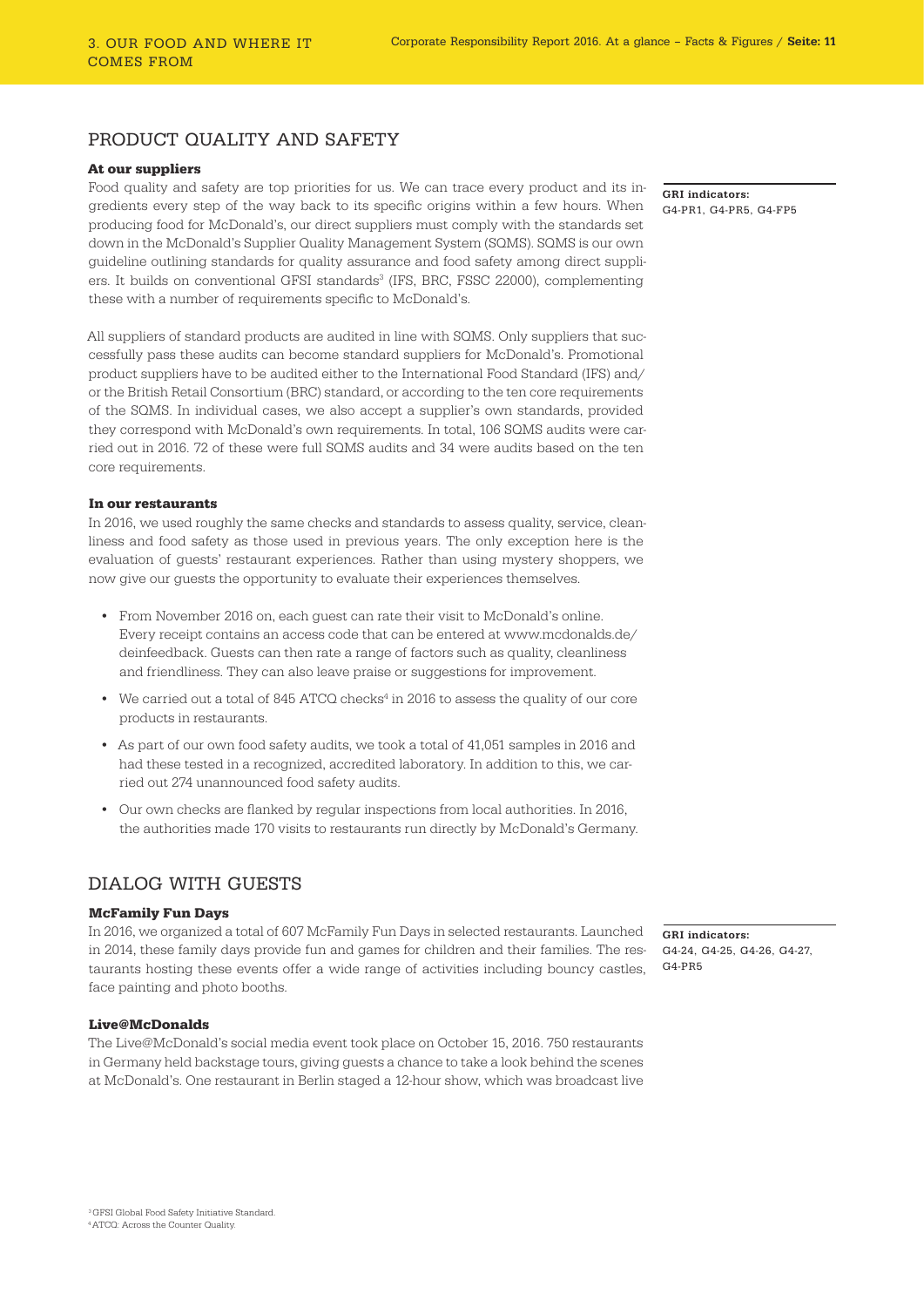on the McDonald's Germany social media channels and on television monitors in restaurants. The event saw McDonald's Germany offer unprecedented levels of transparency, with over six million people viewing the show online. More than 20,000 guests took a behind-the-scenes tour at our restaurants.

#### **Ingredients checker**

During the Live@McDonald's event, we also announced the launch of our new digital ingredients checker. Guests who want to find out more about our products can now scan the QR codes on product packaging to access a website with information on the product in question. Guests can also select the individual ingredients listed here to find out more about their quality and origin. The ingredients checker is another building block in our transparent information policy.

### **"The tasteful truth about McDonald's" campaign**

At the end of January 2017, we launched our new quality campaign "The Truth about McDonald's". Since then, we've been playing with the concept of fake news and using common misconceptions to highlight the quality of our food. You can find out more at www.mcdonalds.de/wahrheit

#### **Change-M blog**

The www.change-m.de blog was set up in September 2015. Since then, a cross-departmental team has been working together to help McDonald's Germany become more sustainable. In addition to the core bloggers, guest bloggers from inside and outside of the company make regular contributions. The blog provides an interactive platform for anyone who wants to follow our journey, reflect critically on our performance, engage in discussions or simply find out more about what McDonald's Germany is doing and what we want to change. We published a total of 63 articles in 2016 and are delighted to see visitor numbers increasing steadily.

#### **Our food. Your questions.**

We answer all questions about our food on our online dialog platform www.frag.mcdonalds.de. In 2016, we received 1,840 questions and responded to each one. In addition to this, visitors to the site selected the "I have the same question" button for over 2,000 questions. The most important issues for our guests were:

- • Product requests and questions (e.g. "Why don't you make a gluten-free burger?")
- • The menu (e.g. "How does the McMenu work?")
- Preparation (e.g. "Do you prepare pork and beef separately?")
- • Ingredients and exact content (e.g. "Do you use emulsifiers from plant or animal sources?")
- • Origin of raw materials (e.g. "Where does your meat come from?")
- • Animal welfare / breeding methods (e.g. "Do you know how the animals are bred?")

#### **Guest service**

McDonald's guest service is a central contact point for customer questions and complaints. Our team was contacted 61,947 times in 2016. Around half of these were complaints. The other half were specific queries or praise.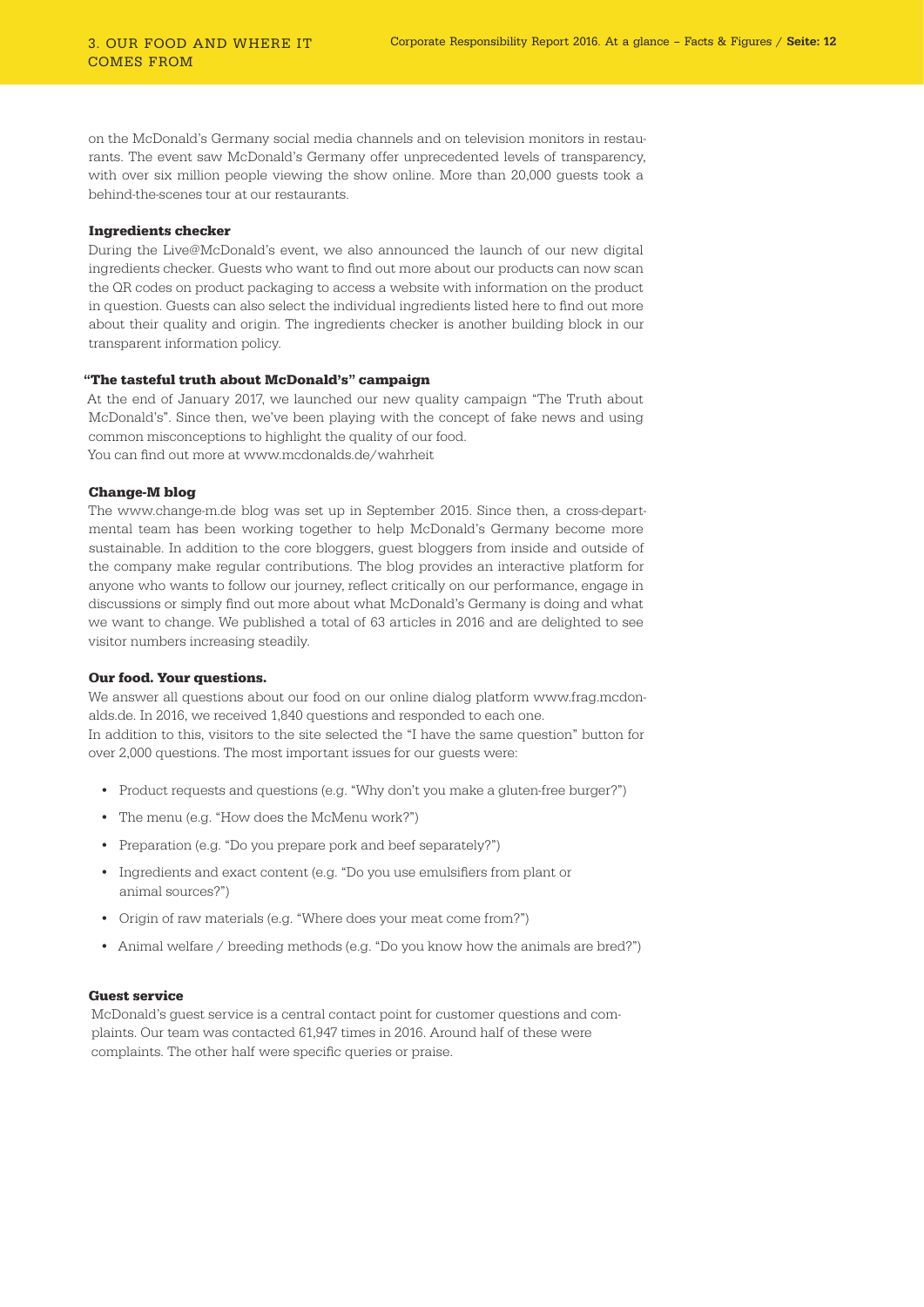# Happy Meal

### **Fruit in Happy Meals**

In 2016, we sold a total of 3,474 tons of fruit in our Happy Meals. As of February 2014, our Happy Meals contain a fruit product in addition to the main meal, side order and drink. In 2016, our young guests could choose between organic apple slices and Fruchtquatsch (fruit puree made of bananas, apples and cherries, without additional sugar, aromas, colorings or preservatives).

GRI indicators: G4-EN1

# **Books in Happy Meals**

As of April 2016, our young guests can choose a book as an alternative to the alternating toy accompanying our Happy Meals. This is now a permanent option. McDonald's Germany donates 10 cents for every book chosen. In 2016, we distributed a total of 1.6 million books under this donation scheme). From April 2016 through February 2017, these donations went to the Rainforest Alliance. This environmental organization is committed to preserving biodiversity, protecting sensitive ecosystems and improving conditions for people who live in the tropics and subtropics.

We donated a total of EUR 187,869.50. As of February 3, 2017, we are donating the 10 cents for each book to the Ronald McDonald House Charities. In 2016, we also organized two Happy Meal book campaigns. From mid-March through mid-April and mid-September through mid-October, we distributed 6.1 million books and Ravensburger games in total with our Happy Meals.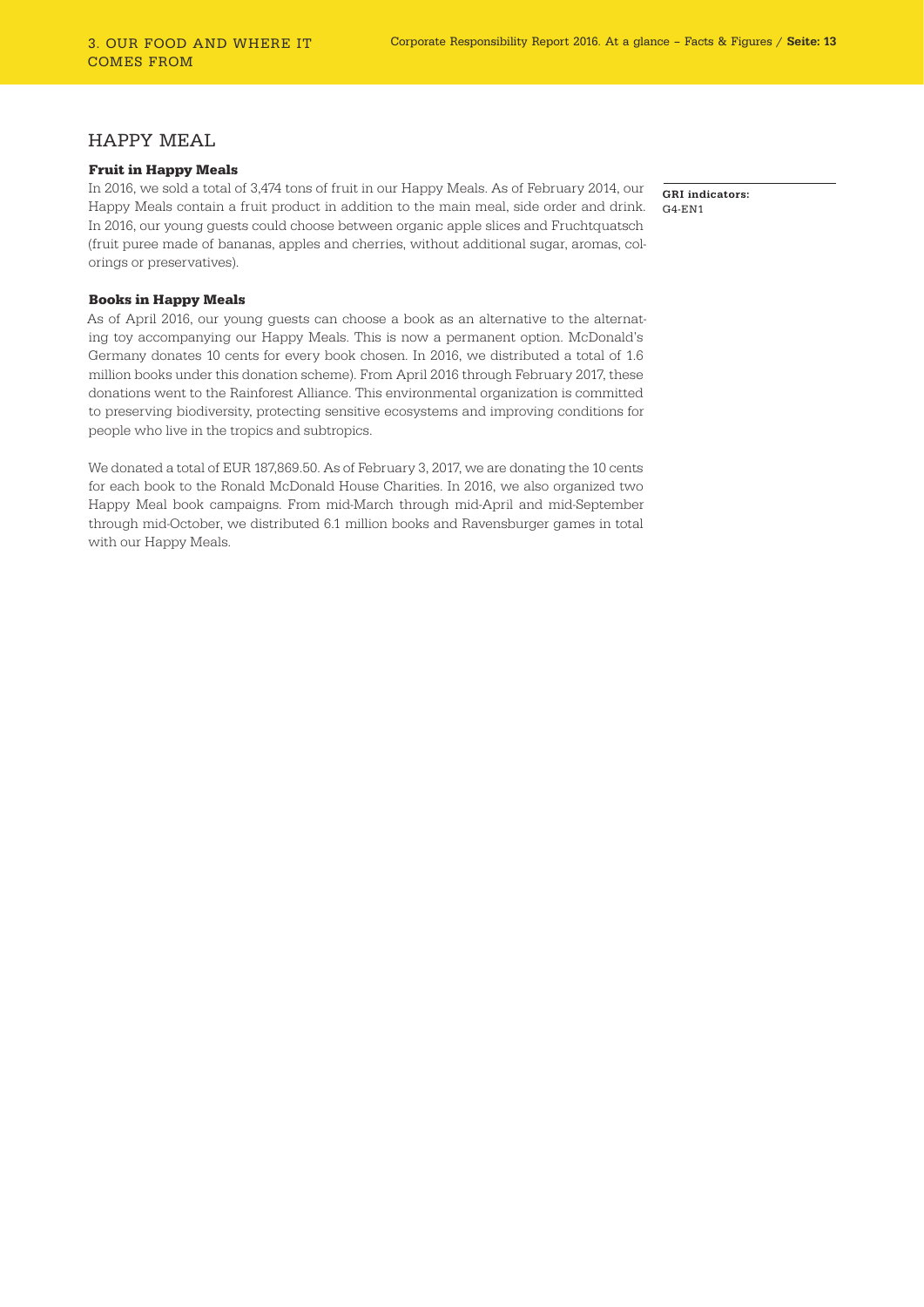# **Environmental management in and around our restaurants**

# CO<sub>2</sub> FOOTPRINT

Looking at the McDonald's Germany value chain as a whole, the majority of  $\mathrm{CO}_2^{}$  emissions resulting from our business activities stems from our supply chain. Food production (i.e. agriculture and subsequent raw materials processing) accounts for 87 percent of our  $\mathrm{CO}_2$  footprint. A further five percent result from the production of packaging and toys for Happy Meals. Three percent of CO $_{\textrm{\tiny{2}}}$  emissions stems from the transport of goods between our suppliers and our restaurants.

The CO $_2^{}$  emissions directly generated by McDonald's Germany and our franchisees make up five percent of our carbon footprint overall. These emissions result from the operation of restaurants and from our administration activities.

In 2016, our business activities generated a total of 1.3 million tons of  $\mathrm{CO}_2$ . This corresponds to 2.7 kilograms of  $\mathrm{CO}_2^{}$  per restaurant visit.

In 2016, we changed the way we calculate our  $\mathrm{CO}_2$  footprint. As a result, the current figures are not comparable with figures published in the past. Further details on the new calculation method are available on page 24 of the explanatory notes.

| T7: CO <sub>2</sub> footprint for McDonald's Germany (2016) |                   |       |  |
|-------------------------------------------------------------|-------------------|-------|--|
| Source of emissions                                         | $CO2$ e (in tons) | Share |  |
| Restaurants and administration                              | 70,048            | 5%    |  |
| Agriculture and processing                                  | 1,126,206         | 87%   |  |
| Packaging and toys                                          | 65,813            | 5%    |  |
| Transport                                                   | 39,452            | 3%    |  |
| <b>Total CO</b> , footprint                                 | 1,301,519         | 100%  |  |
|                                                             |                   |       |  |

| CO <sub>2</sub> emissions per restaurant visit | 2,7 Kilogram / guest count |
|------------------------------------------------|----------------------------|
|                                                |                            |

Since 2014, we have transitioned almost all restaurants in Germany to green energy. As a result, we generate around 98 percent less CO $_2^{}$  than we would do if our consumption was based on Germany's typical energy mix.

| <b>T8: CO<sub>2</sub></b> emissions from energy consumed by restaurants according to Scope 2 of the $\frac{453000}{\text{C}}$ Greenhouse Gas Protocol (GHGP) in 2016 |                  |  |  |  |
|----------------------------------------------------------------------------------------------------------------------------------------------------------------------|------------------|--|--|--|
| Calculation method                                                                                                                                                   | $CO2e$ (in tons) |  |  |  |
| Location-based method                                                                                                                                                | 260,891          |  |  |  |
| Market-based method                                                                                                                                                  | 4.569            |  |  |  |

GRI indicators: G4-EN15, G4-EN16, G4-EN17, G4-EN18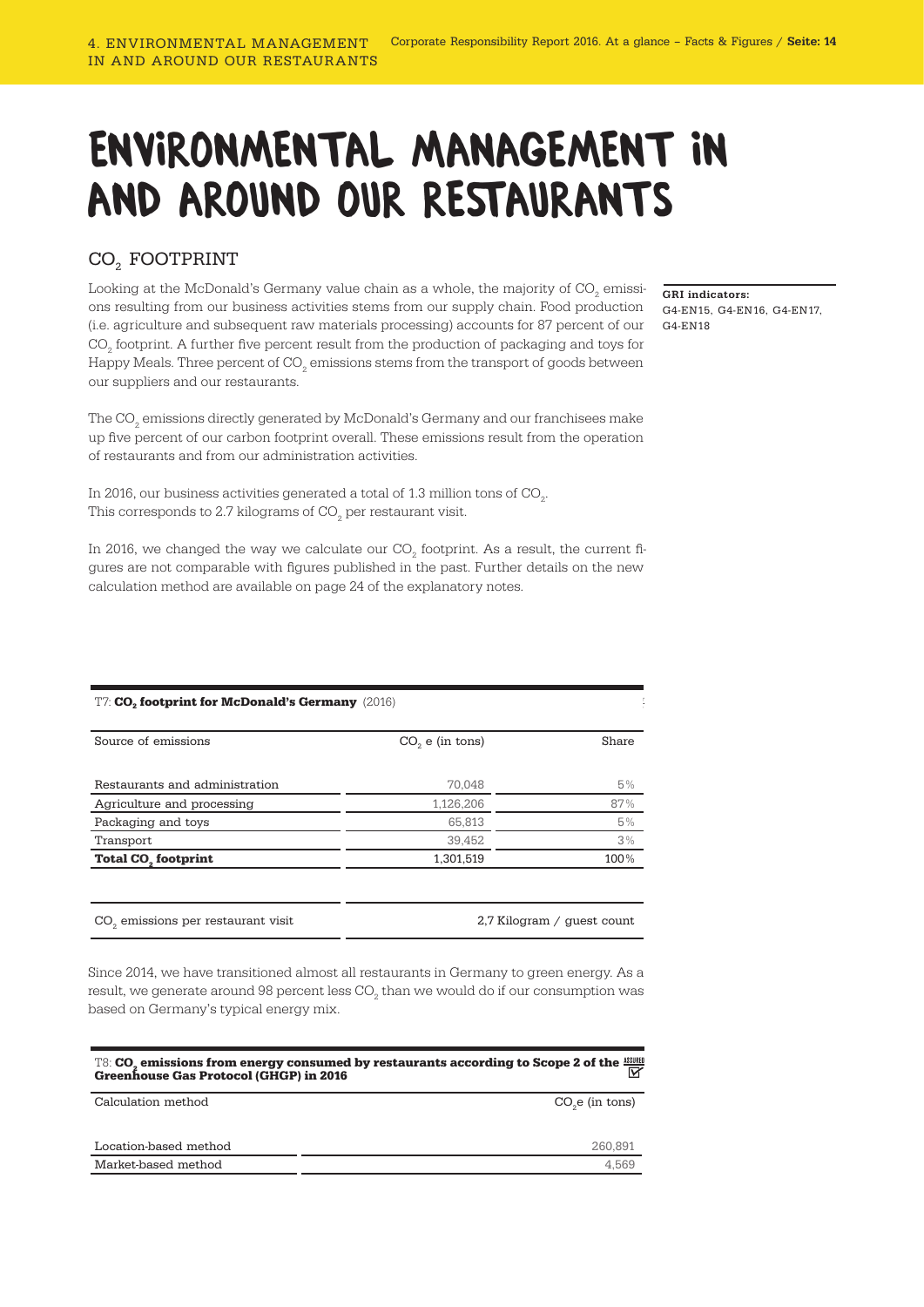# Energy consumption at restaurants

In 2016, the 1,480 McDonald's restaurants in Germany and Luxembourg consumed a total of 536,733 megawatt hours of electricity. This corresponds to an average annual consumption of 362 megawatt hours of electricity for a comparable restaurant . The level was thus consistent with the previous year.

GRI indicators: G4-EN3

1,196 of our restaurants use natural gas, with 245,171 megawatt hours consumed in 2016. On average, this equates to annual natural gas consumption of 206 megawatt hours for a comparable restaurant. The 5-percent increase relative to the previous year is due in part to the comparatively warm winter of 2015, which meant less heating was required in 2015 than in 2016.

| T9: Total energy consumption of restaurants (in MWh) |         |         |         |         | ASSURED<br>$\triangledown$ |
|------------------------------------------------------|---------|---------|---------|---------|----------------------------|
|                                                      | 2012    | 2013    | 2014    | 2015    | 2016                       |
| Electricity <sup>6</sup>                             | 576.224 | 558.157 | 546,540 | 534.986 | 536,733                    |
| Natural gas <sup>7</sup>                             | 249.240 | 248.252 | 200,673 | 232.167 | 245.171                    |
| <b>Total</b>                                         | 825,464 | 806,409 | 747.213 | 767,153 | 781,904                    |
|                                                      |         |         |         |         |                            |

| T10: Average energy consumption of a comparable restaurant (in MWh) |      |      |      | ASSURED<br>$\triangledown$ |      |
|---------------------------------------------------------------------|------|------|------|----------------------------|------|
|                                                                     | 2012 | 2013 | 2014 | 2015                       | 2016 |
| Electricity <sup>6</sup>                                            | 406  | 386  | 372  | 362                        | 362  |
| Natural gas <sup>7</sup>                                            | 233  | 228  | 184  | 196                        | 206  |
| <b>Total</b>                                                        | 639  | 614  | 556  | 558                        | 568  |

### **Energy management**

Our energy management activities are based on control systems and regular restaurant inspections.

Electricity meters are installed in almost all McDonald's restaurants in Germany. These record energy consumption values every 15 minutes, which we then evaluate and use to identify optimization potential, taking into consideration a variety of parameters such as the age of the building in question. McDonald's Germany works with energy service provider EEP Energieconsulting. The company's technology team visits restaurants to assess the actual situation on the ground and ensure that modifications and renovation work is carried out seamlessly and in good time.

We converted around 50 restaurants to LED lighting in 2016. This reduces energy consumption by over 60 percent compared with conventional lighting technology. Air conditioning systems account for around one third of energy consumption in our restaurants. We replaced 61 old systems in 2016. This can reduce total energy consumption by up to 15 percent.

In 2016, all company-owned restaurants and our administration offices were certified in line with the energy management system ISO 50001. This standard enables us to enhance our energy management system and raise awareness around energy-saving opportunities within the company. In 2017, we aim to save 160,000 kilowatt hours of electricity.

<sup>6</sup> Electricity consumption of all restaurants open in Germany and Luxembourg. Projection based on all restaurants open all year round with valid electricity consumption data available (2016: 1,431 restaurants).

7Natural gas consumption of all restaurants open in Germany and Luxembourg using natural gas. Projection based on all restaurants open all year round with valid natural gas consumption data available (2016: 1,024 restaurants).

<sup>5</sup> A comparable restaurant refers to a restaurant open all year round during the period under review with valid consumption data available.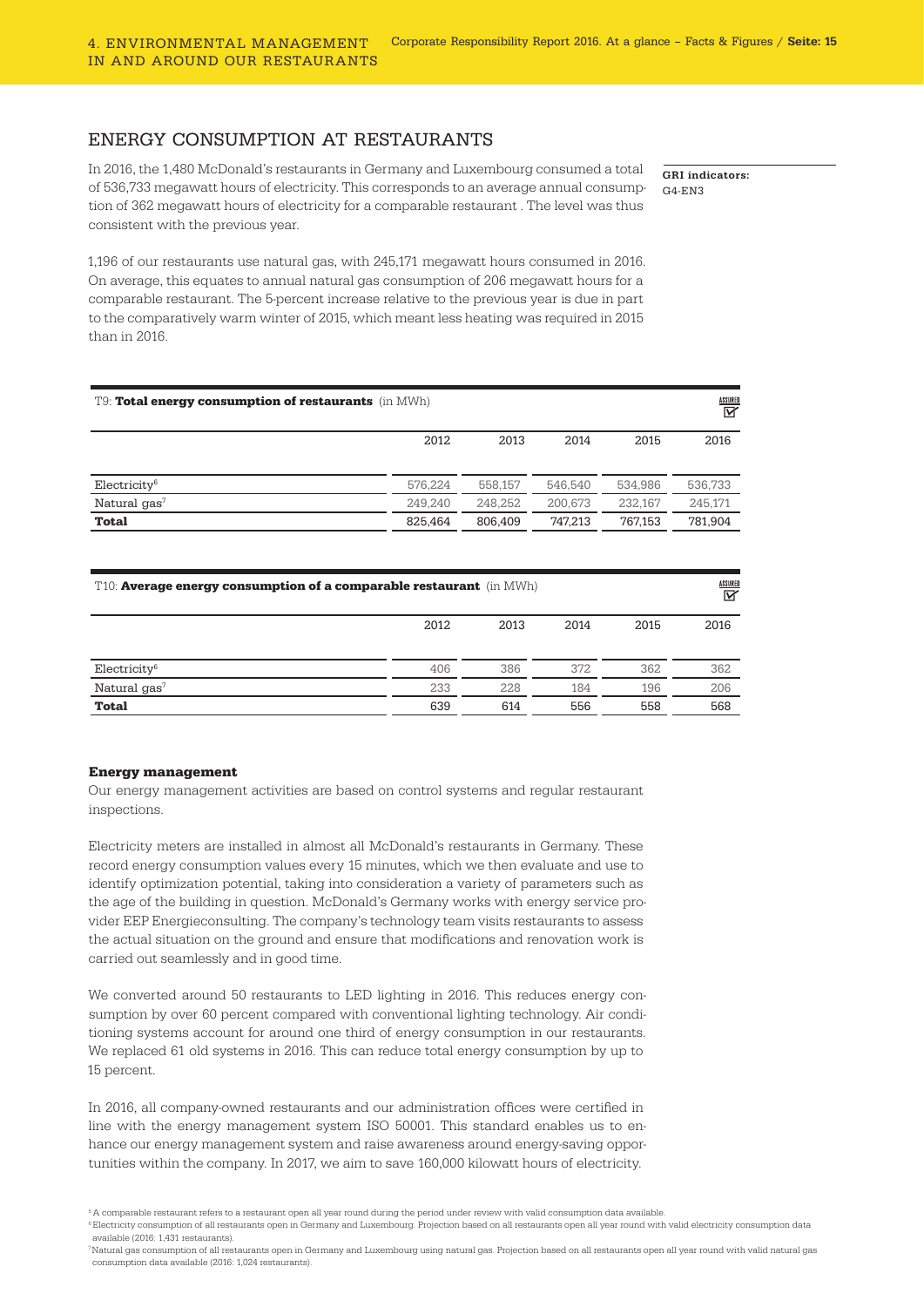#### **Green energy**

We obtain the power for nearly all of our restaurants in Germany from renewable sources and have done so since 2014. In 2016, 1,454 restaurants were powered with green energy. Only 26 restaurants are not included in this figure (around 1.8 percent of all restaurants in Germany and Luxembourg) as these are located for example in shopping malls where the power supply is organized by the respective facility manager. The green energy we sourced in 2016 came entirely from Scandinavian hydroelectric power.

#### **Fleet**

At the close of 2016, the fleet for restaurants operated directly by McDonald's Germany and our administration offices comprised 354 vehicles. In 2016, the vehicles were driven 15.5 million kilometers, consuming around 835,000 liters of diesel. Within the framework of our internal car policy, we aim to reduce the average  $\mathrm{CO}_2$  emissions from our fleet to below 100 grams per kilometer by 2020.

| T11: CO <sub>2</sub> emissions for the fleet (company-owned restaurants and administration)                     |            |            |            |            |            |
|-----------------------------------------------------------------------------------------------------------------|------------|------------|------------|------------|------------|
|                                                                                                                 | 2012       | 2013       | 2014       | 2015       | 2016       |
| Number of vehicles                                                                                              | 443        | 467        | 468        | 400        | 354        |
| Kilometers driven                                                                                               | 13,019,533 | 15,158,047 | 16,655,036 | 14,839,922 | 15,518,583 |
| Fuel consumption (in liters of diesel)                                                                          | 919.999    | 990.636    | 1,001,412  | 922.899    | 834,678    |
| Total company fleet: Average CO <sub>2</sub> emissions<br>(in grams/kilometer)                                  | 136        | 130        | 125        | 121        | 119        |
| New vehicles purchased during period<br>under review: Average CO <sub>2</sub> emissions<br>(in grams/kilometer) | 130        | 117        | 119        | 117        | 117        |

# LOGISTICS GRI indicators:

G4-EN4, G4-EN17, G4-EN30

| T12: HAVI Logistics energy consumption and CO, emissions on behalf of McDonald's Germany |         |         |         |         |         |  |
|------------------------------------------------------------------------------------------|---------|---------|---------|---------|---------|--|
|                                                                                          | 2012    | 2013    | 2014    | 2015    | 2016    |  |
| Total energy consumption (in megawatt hours)                                             | 131,477 | 123.011 | 112.637 | 113.119 | 110,880 |  |
| Energy consumption per ton of<br>goods delivered (in kilowatt hours)                     | 260     | 264     | 254     | 262     | 254     |  |
| Total CO <sub>2</sub> emissions (in tons)                                                | 40.380  | 37,273  | 38.012  | 41.270  | 39,452  |  |
| CO <sub>2</sub> emissions per ton of goods<br>(in kilograms)                             | 80      | 80      | 86      | 96      | 90      |  |

The rise in emissions in 2015 was mainly due to increased losses of cooling agents. The values reported have been retrospectively adjusted. This was done to reflect an update to emissions factors and to ensure that figures can be compared within the given timeframe.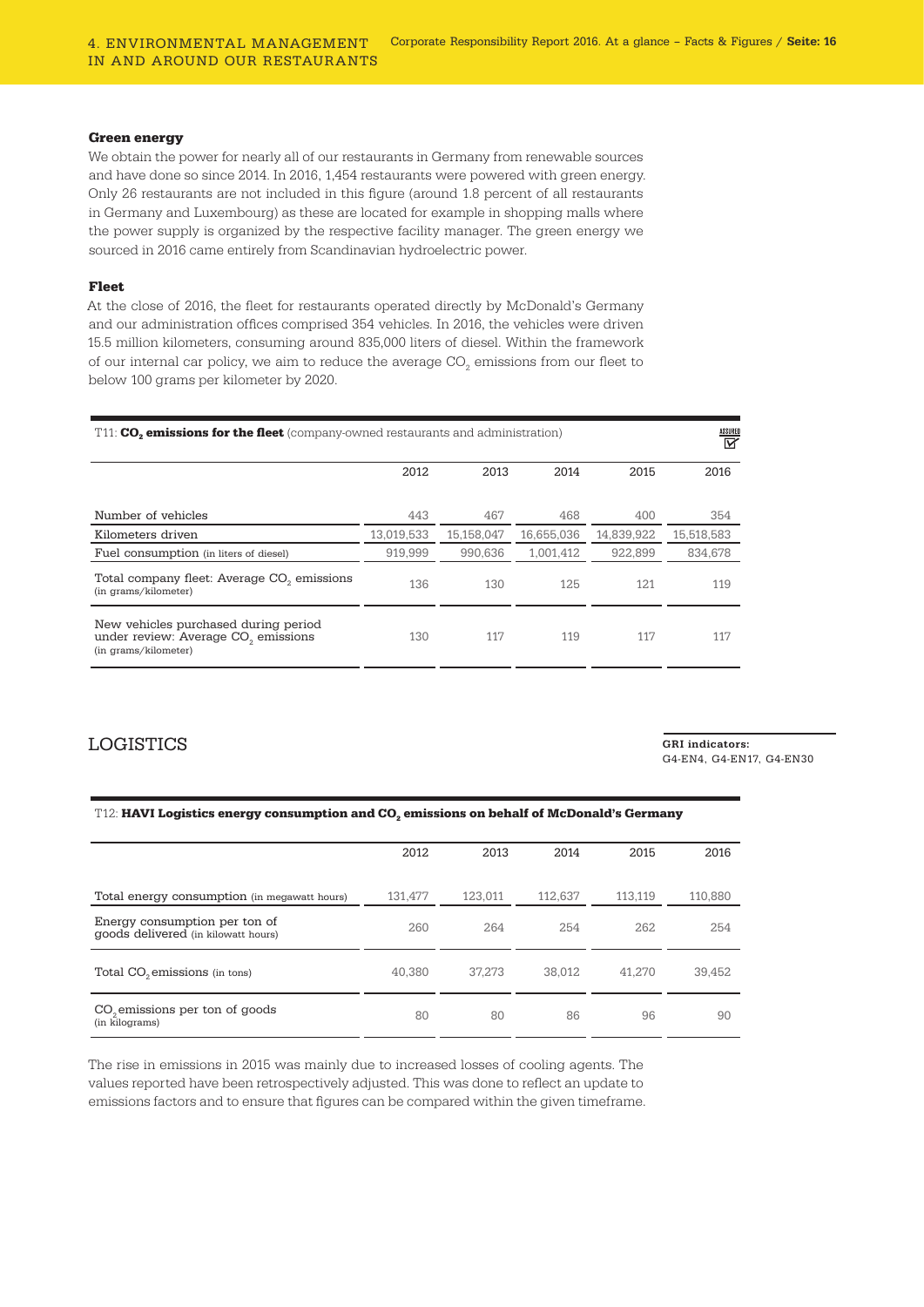# **PACKAGING**

In 2016, we used 45,889 tons of packaging in total. Paper, cardboard and carton accounted for 70 percent of this. 100 percent of our fresh fiber paper is sourced from FSC- or PEFCcertified forestries.

GRI indicators: G4-EN1, G4-FP2

| T13: Volume of packaging by material (in tons) |        |        |        |        | ASSURED<br>M |
|------------------------------------------------|--------|--------|--------|--------|--------------|
|                                                | 2012   | 2013   | 2014   | 2015   | 2016         |
|                                                |        |        |        |        |              |
| Paper, cardboard, carton                       | 37,575 | 35,060 | 33,511 | 32,218 | 32,093       |
| Compound material                              | 9,129  | 7,950  | 7,553  | 7,670  | 7,170        |
| Plastics                                       | 6,380  | 6,540  | 6,047  | 5,597  | 6,198        |
| Foil                                           | 105    | 403    | 462    | 444    | 373          |
| Tinplate                                       |        |        |        |        | 2            |
| Aluminum                                       | 41     | 38     | 63     | 60     | 54           |
| <b>Total</b>                                   | 53,230 | 49.991 | 47.636 | 45,990 | 45.890       |

#### **Bring your own cup**

As of November 2016, McDonald's Germany allows guests to bring their own reusable clean cups and use them for hot drinks at all McCafés in Germany. The company gives guests who bring their own cups a 10 cent discount on hot drinks. Guests can bring their own reusable cups or purchase one in a McCafé.

# WASTE AND RECYCLING

In 2016, the total waste generated by all of our restaurants amounted to 76,653 tons. This corresponds to around 52 tons annually per restaurant – approximately six percent less than in 2015. At around 42 percent, paper, cardboard and carton represented the largest category of waste.

GRI indicators: G4-EN23

Our employees separate all waste produced by restaurants. This is then fed back into the materials cycle.

According to Germany's Avoidance and Recovery of Packaging Waste legislation (VerpackV), we are responsible for the collection and proper disposal of all the packaging we bring into circulation. In 2016, 10,730 tons of paper, cardboard and carton (33 percent of total) and 5,342 tons of lightweight packaging (39 percent of total) left our restaurants with to-go products. McDonald's Germany pays license fees to a dual system for these to-go packaging items.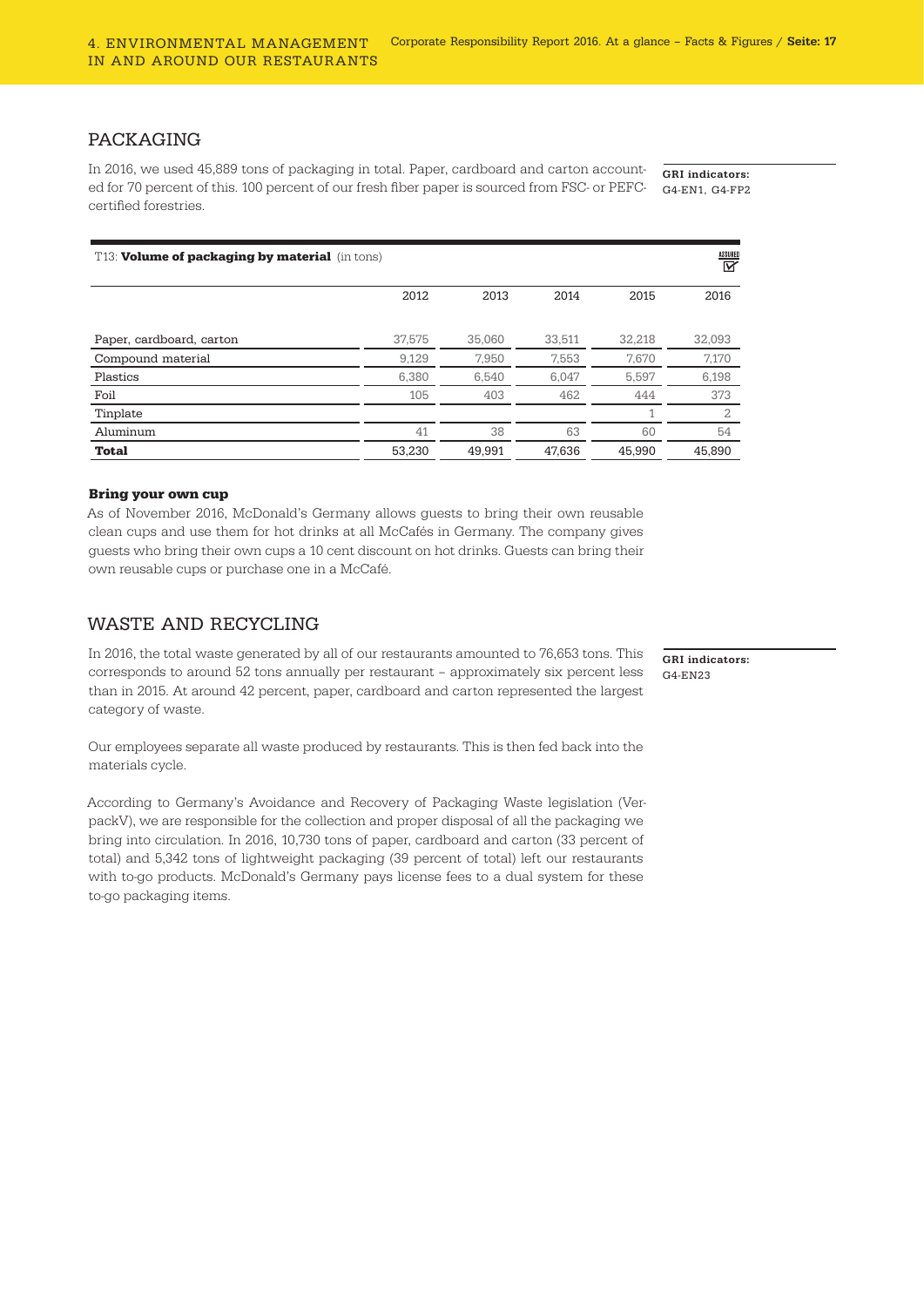| T14: Volume of waste by material category (in tons)                          |        |        |        |        | ASSURED<br>$\overline{\mathsf{W}}$ |
|------------------------------------------------------------------------------|--------|--------|--------|--------|------------------------------------|
|                                                                              | 2012   | 2013   | 2014   | 2015   | 2016                               |
| Paper, cardboard, carton<br>incl. to-go packaging                            | 37.575 | 35,060 | 33.511 | 32.218 | 32,093                             |
| Used oil                                                                     | 16,428 | 16,747 | 16,850 | 16.861 | 12,300                             |
| Organic waste                                                                | 14.784 | 15,072 | 15,164 | 15,174 | 15,195                             |
| Lightweight packaging<br>incl. to-go packaging                               | 15.655 | 14.931 | 14.125 | 13.772 | 13.796                             |
| Other waste (waste destined for recovery and<br>waste destined for disposal) | 2.558  | 2.608  | 2.624  | 3,264  | 3,268                              |
| <b>Total</b>                                                                 | 87,000 | 84,418 | 82,274 | 81,289 | 76,652                             |

### T15: **Recycling rates by material category** (2016)

| Paper, cardboard, carton    | Rate of material recycling: 77%                                                                              |
|-----------------------------|--------------------------------------------------------------------------------------------------------------|
| Lightweight packaging       | Rate of material recycling of plastics:<br>70%; composite materials: 63%; alumi-<br>num 73% and tinplate 77% |
| Organic waste               | Largely used for electricity and heat<br>generation in biogas plants                                         |
| Used cooking oil            | Largely converted to biodiesel                                                                               |
| Waste destined for recovery | Largely used to generate energy                                                                              |
| Waste destined for disposal | Largely used to generate heat                                                                                |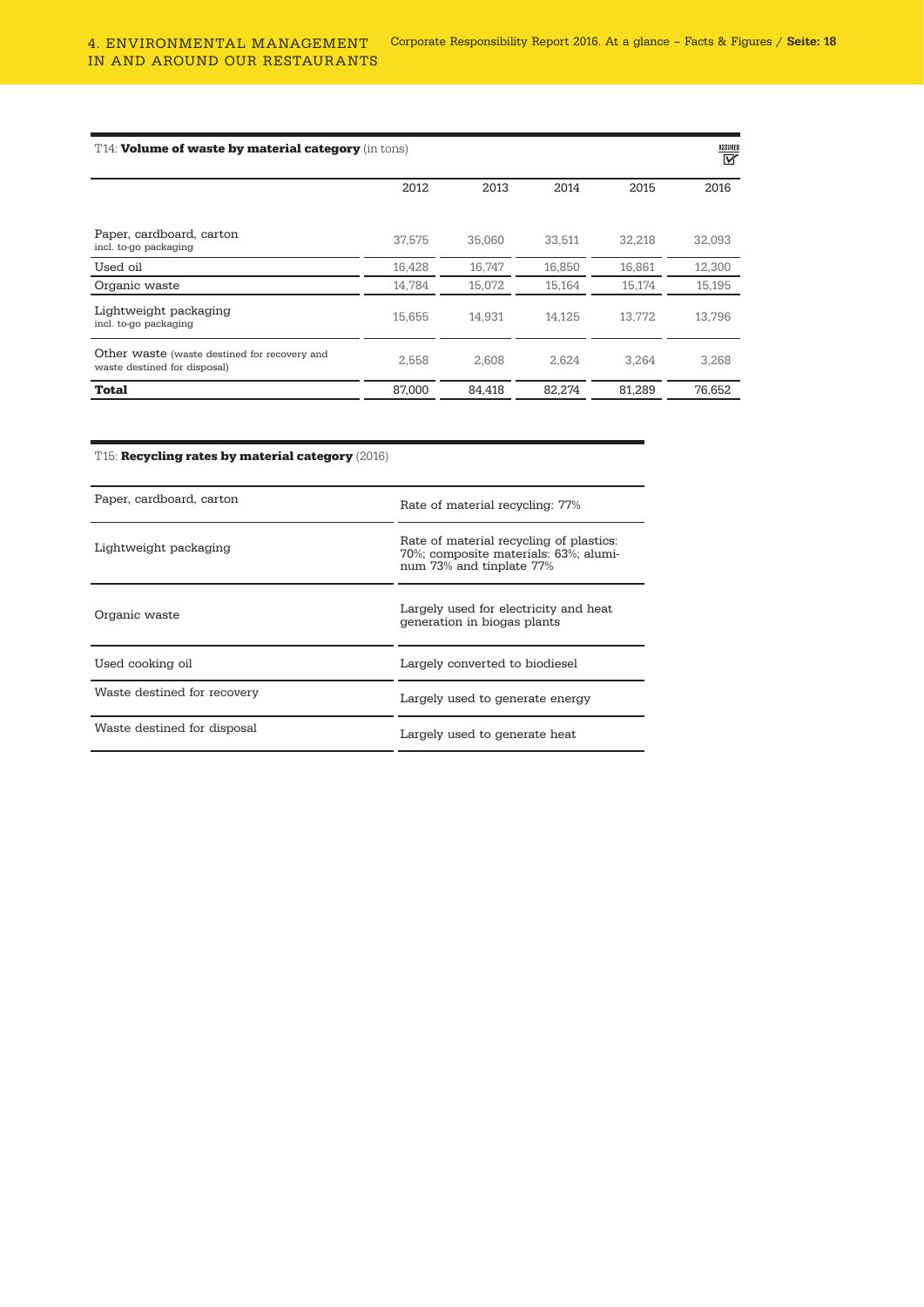# **The people at McDonald's**

# **EMPLOYEES**

McDonald's is the largest employer in the German restaurant business. Together with our franchisees, we employed a total of 58,247 people in Germany in 2016. 49,860 of these people worked in the 1,313 restaurants run by our franchisees and 7,874 in the 157 restaurants run directly by McDonald's Germany (company-owned restaurants). McDonald's Germany employed a further 513 administrative staff in 2016.

GRI indicators: G4-9, G4-10

|        |        |        |        | <b>ASSURED</b><br>$\overline{\mathsf{W}}$ |
|--------|--------|--------|--------|-------------------------------------------|
| 2012   | 2013   | 2014   | 2015   | 2016                                      |
|        |        |        |        |                                           |
|        |        |        |        | 48,666                                    |
| 7.695  | 7.575  | 7.484  | 7.528  | 7,604                                     |
| 2.147  | 1,892  | 1,601  | 1,456  | 1,464                                     |
| 556    | 583    | 563    | 534    | 513                                       |
| 63,886 | 60.946 | 57,438 | 58.011 | 58,247                                    |
|        | 53,488 | 50,896 | 47.790 | 48.493                                    |

#### **Employment status and period of employment**

At the close of 2016, 32 percent of people employed in company-owned restaurants were full-time staff, 42 percent were part-time staff, 14 percent were on short-term contracts and 12 percent had "mini-jobs". 88 percent of the 513 administrative employees were working in full-time positions and 12 percent in part-time positions. The distribution was thus consistent with the previous year.

| T17: <b>Employees by employment status 2016</b> <sup>*</sup> (in percent)<br>*Company-owned restaurants only |     |     |       |       |  |  |
|--------------------------------------------------------------------------------------------------------------|-----|-----|-------|-------|--|--|
| Full time<br>Part time<br>Short-term                                                                         |     |     |       |       |  |  |
| Crew                                                                                                         | 23% | 48% | 16%   | 13%   |  |  |
| Restaurant management and<br>apprentices                                                                     | 91% | 7%  | $1\%$ | $1\%$ |  |  |
| <b>Total</b>                                                                                                 | 32% | 42% | 14%   | 12.%  |  |  |

At December 31, 2016, the average period of employment for crew members and restaurant managers at our company-owned restaurants was five and ten years respectively. The average for administrative staff was 14 years.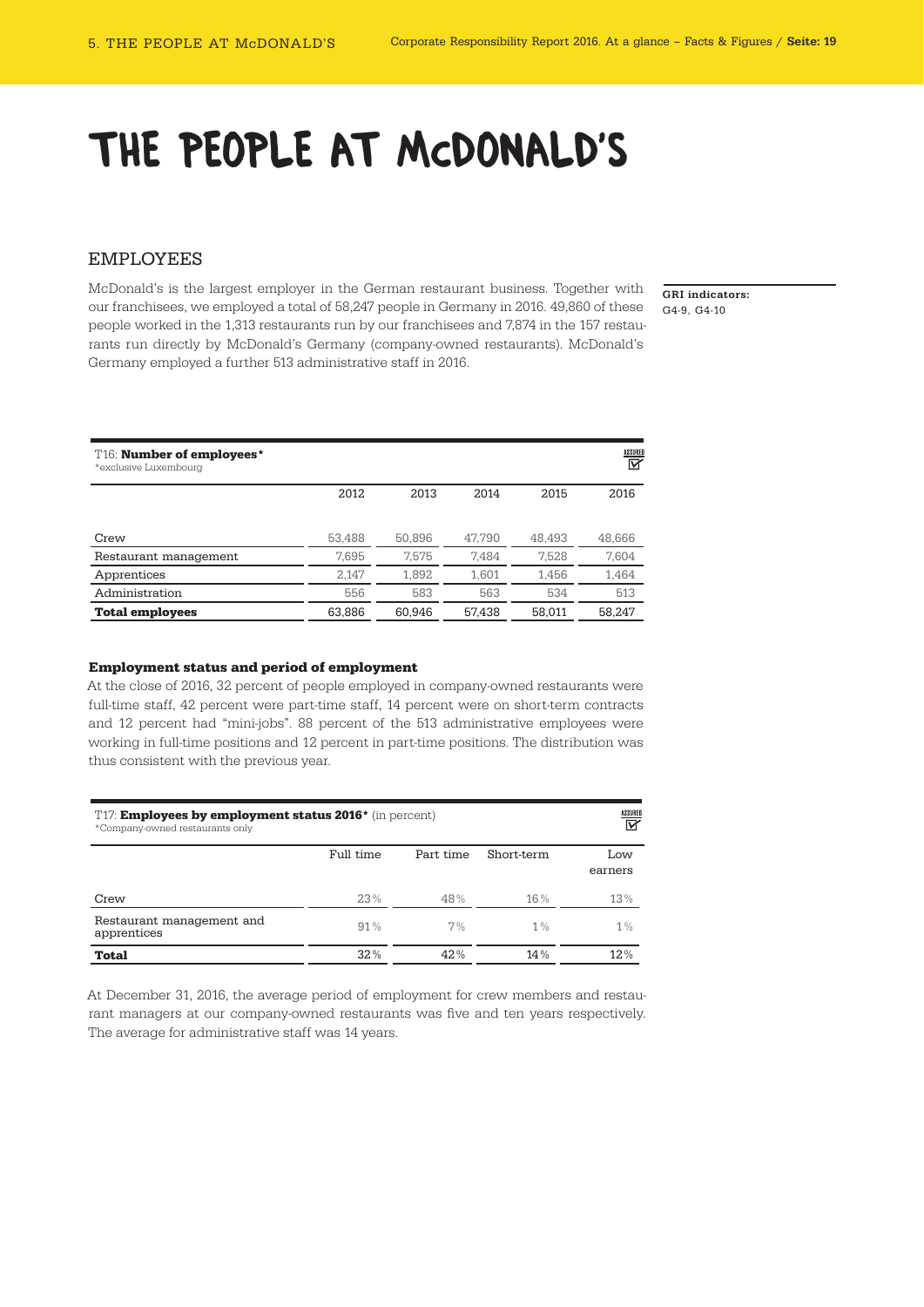# Diversity and equal opportunity

Together with our franchisees, we employed over 800 refugees in 2016 alone. We offer migrants work opportunities and also provide assistance during the onboarding process. We offer support completing formalities with the local authorities and help our employees learn German. Our online language training tool "McDeutsch" is available to employees across the country, complementing local initiatives run by our franchisees.

GRI indicators: G4-LA10, G4-LA12, G4-SO1

Our commitment to integrating refugees was recognized by the US government in December 2016 when we were presented the prestigious "Award for Corporate Excellence".

At the close of 2016, people from 124 different countries were working at the restaurants run directly by McDonald's Germany.

| T18: Employees by gender, age and nationality 2016* (in percent)<br>*Excluding franchisee restaurants | ASSURED<br>M |                                           |                |
|-------------------------------------------------------------------------------------------------------|--------------|-------------------------------------------|----------------|
|                                                                                                       | Crew         | Restaurant<br>management<br>& apprentices | Administration |
| Men                                                                                                   | 48%          | 55%                                       | 49%            |
| Women                                                                                                 | 52%          | 45%                                       | 51%            |
| Under 30                                                                                              | 48%          | 37%                                       | 10%            |
| 30-50                                                                                                 | 41%          | 53%                                       | 66%            |
| Over <sub>50</sub>                                                                                    | 11%          | 10%                                       | 24%            |
| German national                                                                                       | 43%          | 74%                                       | 93%            |
| EU national                                                                                           | 22%          | 10%                                       | 6%             |
| Outside EU                                                                                            | 35%          | 16%                                       | $1\%$          |

The distribution of employees by nationality and gender remained consistent with the previous year. In terms of age structure, the average age of employees in restaurant management and administration increased slightly.

| T19: <b>Women in management positions 2016</b> <sup>*</sup> (in percent)<br>*Excluding franchisee restaurants |                                   | ASSURED                |
|---------------------------------------------------------------------------------------------------------------|-----------------------------------|------------------------|
|                                                                                                               |                                   | Percentage of<br>women |
|                                                                                                               | Restaurant managers               | 39%                    |
| Company-owned restaurants                                                                                     | Assistants and shift leaders      | 46%                    |
|                                                                                                               | Department and team leaders       | 33%                    |
| Administration                                                                                                | Executive Board & senior managers | 20%                    |

The percentage of women in managerial positions is largely consistent with 2015, with the exception of women in top management positions (Executive Board and senior managers), where the number of women increased by seven percent.

| T20: <b>Employees with disabilities</b> *<br>*Excluding Luxembourg |      | ASSURED |      |      |  |
|--------------------------------------------------------------------|------|---------|------|------|--|
| 2012                                                               | 2013 | 2014    | 2015 | 2016 |  |
| 828                                                                | 863  | 838     | 833  | 878  |  |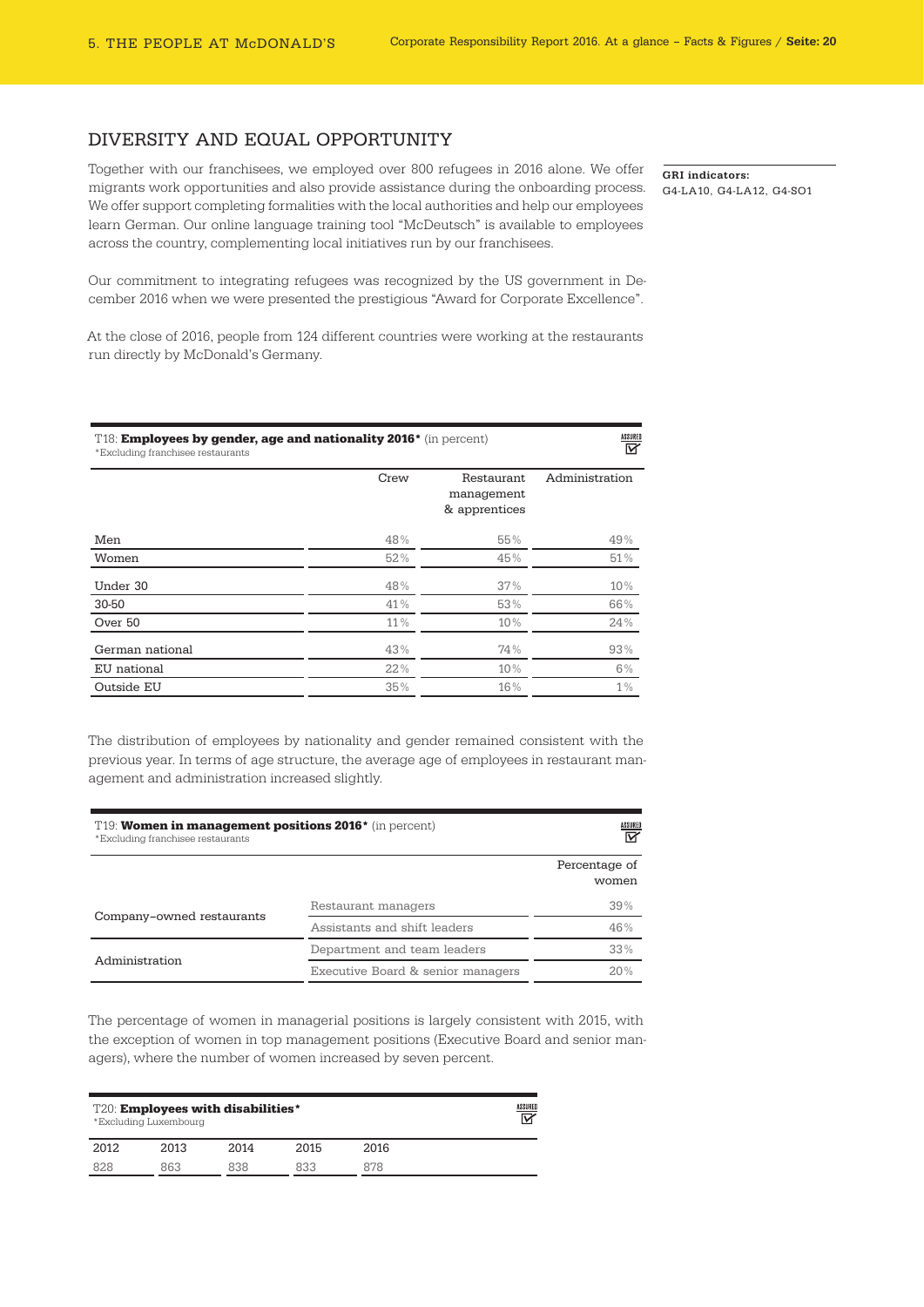# Vocational training and university education

In 2016, a total of 1,464 trainees and students took part in our three training programs: Specialist in the hospitality services industry (Fachkraft im Gastgewerbe, FKGS), expert in the foodservice sector (Fachmann/Fachfrau für Systemgastronomie, FASY) and our combined work/study program. As such, McDonald's Germany offers suitable training for all school-leavers. All training paths can also be completed on a part-time basis. In 2016, we offered jobs to 79 percent of our trainees and students in the combined work/study program. After completing their training and/or studies, most trainees and students go straight to a career in restaurant management.

GRI indicators: G4-LA9, G4-LA10

| 2012  | 2013  | 2014  | 2015  | 2016  |
|-------|-------|-------|-------|-------|
|       |       |       |       |       |
| 513   | 449   | 360   | 338   | 358   |
| 1480  | 1296  | 1095  | 995   | 992   |
| 154   | 147   | 146   | 123   | 114   |
| 2.147 | 1.892 | 1.601 | 1.456 | 1.464 |
| 641   | 635   | 581   | 457   | 396   |
| 76%   | 78%   | 75%   | 74%   | 79%   |
|       |       |       |       |       |

# Training and skills building

We train management-level restaurant staff at our regional training centers in Berlin, Hamburg, Offenbach and Munich. McDonald's also has a Hamburger University in Munich, which is one of seven McDonald's Corporation training centers worldwide. Restaurant managers, administration employees and franchisees are trained at the university.

GRI-Indikatoren: G4-LA9, G4-LA10

#### T22: **Employee courses**

|                                           | 2012   | 2013  | 2014   | 2015   | 2016   |
|-------------------------------------------|--------|-------|--------|--------|--------|
| Hamburger University                      | 100    | 81    | 136    | 165    | 174    |
| Courses at regional training centers      | 1.299  | 1.266 | 1.201  | 1.857  | 1.200  |
| <b>Total courses</b>                      | 1.399  | 1.347 | 1.337  | 2.022  | 1.374  |
| Participants at Hamburger University      | 1.844  | 1.564 | 1.796  | 1.894  | 1.946  |
| Participants at regional training centers | 8.928  | 8.353 | 9.236  | 13,268 | 9,592  |
| <b>Total participants</b>                 | 10.772 | 9.917 | 11.032 | 15.162 | 11,538 |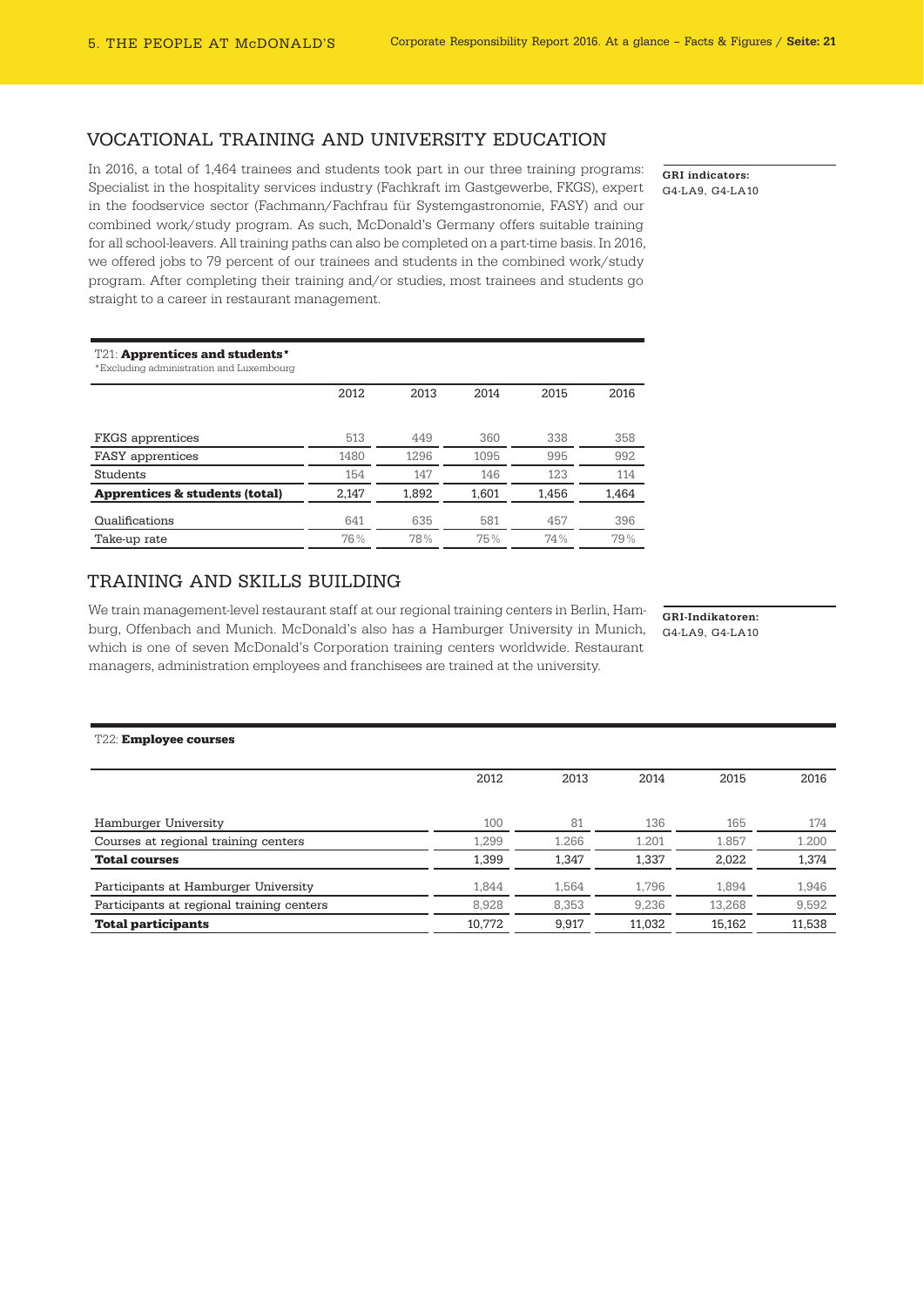# Occupational health and safety

In 2016, there were 23.2 work-related injuries per 1,000 full-time employees<sup>8</sup> that required reporting in company-owned restaurants. This figure is lower than in the previous year (2015: 24.2). It is also significantly lower than the BGN average, which stands at 34.9 workrelated injuries per 1,000 full-time employees.<sup>9</sup>

GRI indicators: G4-LA6, G4-LA7

| $_{\mathtt{120}}$ , wolk-ithree accluents that it quile it politing zo it<br>(per 1,000 full-time employees) *Excluding franchisee restaurants |      |
|------------------------------------------------------------------------------------------------------------------------------------------------|------|
| Total                                                                                                                                          | 23.2 |
| <b>Distribution by gender</b>                                                                                                                  |      |
| Men                                                                                                                                            | 47%  |
| Woman                                                                                                                                          | 53%  |
|                                                                                                                                                |      |

T23: **Work-related accidents that require reporting 2016\*** 

| Distribution by age group |        |
|---------------------------|--------|
| Under 30                  | $41\%$ |
| 30-50                     | 46%    |
| Over 50                   | 13%    |

# **REMUNERATION**

Men and women are, of course, eligible for the same pay scale within the framework of our collective wage agreement. The agreed entry-level wage at June 1, 2016, was EUR 8.60 per hour in line with the collective wage agreement. We are also rapidly aligning wages in eastern and western Germany and increasing pay for apprentices. The wage agreements are available on the BdS website at www.bundesverband-systemgastronomie.de/tarifvertraege.html

GRI-Indikatoren:

G4-11, G4-16, G4-EC5, G4-LA2

<sup>8</sup> We express accident figures in terms of work-related accidents that require reporting per 1,000 full-time employees. The BGN defines a full-time employee as an employee who works 1,600 hours a year.

<sup>9</sup> BGN: "Starker Partner der Betriebe – Jahrbuch Prävention 2016 / 2017" (BGN: Strong partner to businesses – Prevention report 2016/2017). The average BGN value refers to 2015. This was the most up-to-date figure available at the deadline for submissions for this report.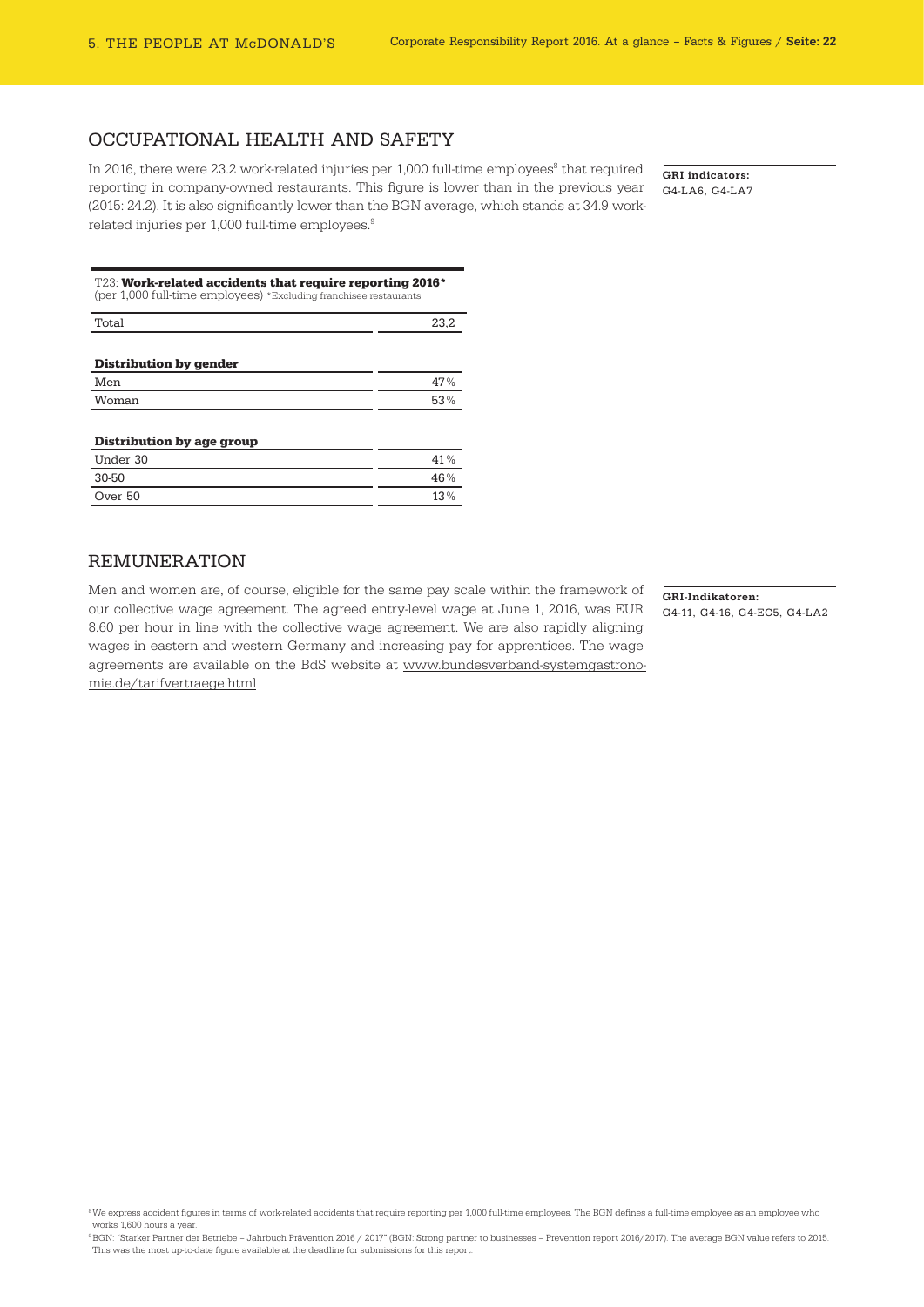# **Explanatory notes**

# Section 3: Our food and where it comes from

#### **Origin and volume of raw materials used**

To calculate the annual volume of raw materials used for the production of our food products, we carried out a survey of all food suppliers to McDonald's Germany that supplied us with at least EUR 100,000 worth of products during the period under review (corresponds to around 85 percent of our suppliers). The survey gathers information on key raw materials. Key raw materials are defined as the ingredients that make up at least 80 percent of total contents in a food product.

The overview in this report covers the largest raw material groups by volume as well as raw materials that are particularly relevant to sustainability (e.g. raw materials certified in line with specific labels).

Butter, milk, eggs, sugar, salt and oil are used in many of our food products. However, they are often not regarded as key raw materials as per the definition above. As a result, only some of the data on these raw materials is included in our analysis. Furthermore, in some cases, we do not have any data – or only inaccurate data – on certain raw materials that would otherwise be deemed relevant according to the above criteria. As a result, these raw materials may have been omitted entirely or only included to a limited extent.

# **The following raw materials are not included or only partially included in the analysis:**

- • Apples: Volumes for the fizzy apple juice drink manufactured by Lift are not given as no data is available.
- • Butter: Not included in the analysis as a representative amount of data is not collected (not a key ingredient).
- • Eggs: The figures only refer to eggs in our breakfast menu products.
- • Coffee: Volumes for decaffeinated coffee are very low and therefore not included.
- • Cocoa: Not included in the analysis as no representative data is available.
- • Milk: The volumes used in baked goods (e.g. for McCafé products) are not recorded (not a key ingredient).
- • Salt: Not included in the analysis as a representative amount of data is not collected (not a key ingredient).
- • Oil: The figures refer to sunflower oil and rapeseed oil used for frying in all restaurants and for making sauces and buns. Certified palm oil used to make a number of dessert and McCafé products is also included.
- • Wheat flour: The figures refer exclusively to flour used in the production of burger buns, breakfast products and apple pies.
- • Sugar: The figures refer exclusively to sugar used to make sauces and burger buns and also to portioned packets in restaurants.

GRI indicators: G4-EN1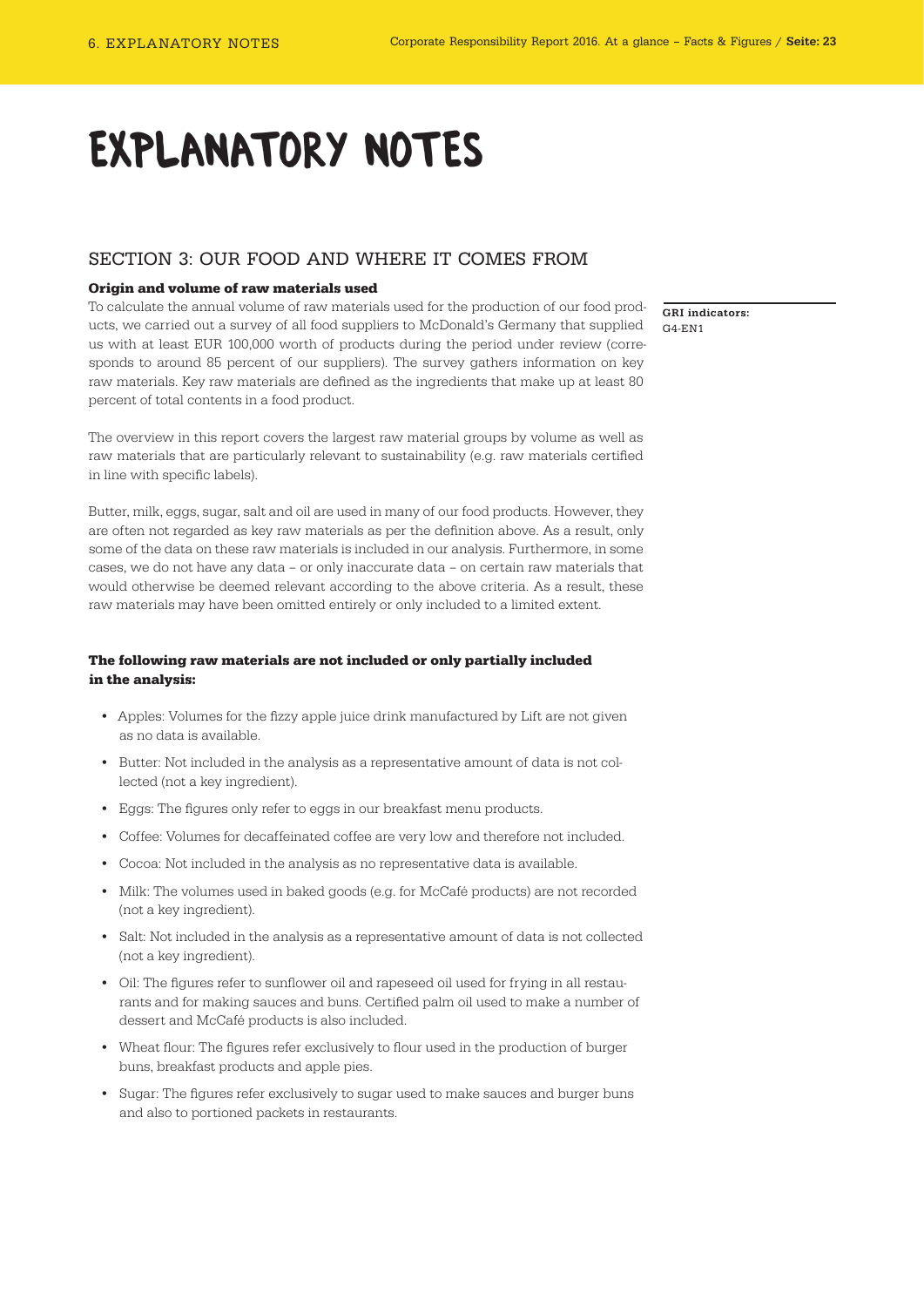#### **Other comments on individual raw materials:**

- • Cucumbers: In addition to reporting volumes for cucumbers in salads and gherkins, since 2015 we report figures for cucumbers used in our burger sauces as well as the cucumbers used in the pickling agent for gherkins.
- • Cheese: We regard cheese as a raw material. As such, the information on origin refers to the country in which the cheese was made. We do not report on the milk used to make the cheese.
- • Tomatoes: The volume of tomatoes includes tomatoes used in burgers and salads. As of 2015, we also report on tomatoes used in our sauces (e.g. in the form of tomato puree).

# Section 4: Restaurant-related environmental **MANAGEMENT**

# CARBON FOOTPRINT (SCOPE 1, 2 AND 3)

Due to their complexity, there is always a certain level of uncertainty involved in reporting climate-related figures. We continually strive to refine and improve our methods for determining our carbon footprint. In 2016, we changed our method of calculation, which means that figures for the reporting period cannot be compared with the figures from previous years. Our carbon footprint is calculated using  $\mathrm{CO}_2^{}$  equivalents.

#### GRI indicators: G4-EN15, G4-EN16, G4-EN17, G4-EN18

#### **Restaurant operation and administration**

- • Electricity consumption: Reported according to the GHGP scope 2 guidance. For location-based reporting, the emissions factor of the IEA (International Energy Agency) is used, and the supplier-specific emissions factor is used for market-based reporting.
- • Heating: The majority of our restaurants (81 percent) are heated by natural gas. The other restaurants use district heating, liquefied natural gas, heating oil and heat pumps. Consumption data is only collected centrally for natural gas, which is why we only include natural gas consumption in the emissions figures. The emissions factor of DEFRA is used.
- • Refrigerants: Consumption data is extrapolated. The IPCC is the source of the GWP factors (where available, 5th Assessment Report, otherwise 4th Assessment Report).
- • Waste: The emissions factors are sourced from DEFRA.
- • Water consumption: Not included because fresh water consumption figures are available for just eight percent of all restaurants and it is impossible to estimate at present how much of the fresh water is discharged again as waste water.
- • Business travel: This includes all flights, all long-distance train journeys with Deutsche Bahn and use of the vehicle fleet of McDonald's Germany. No other data on employee mobility is currently available.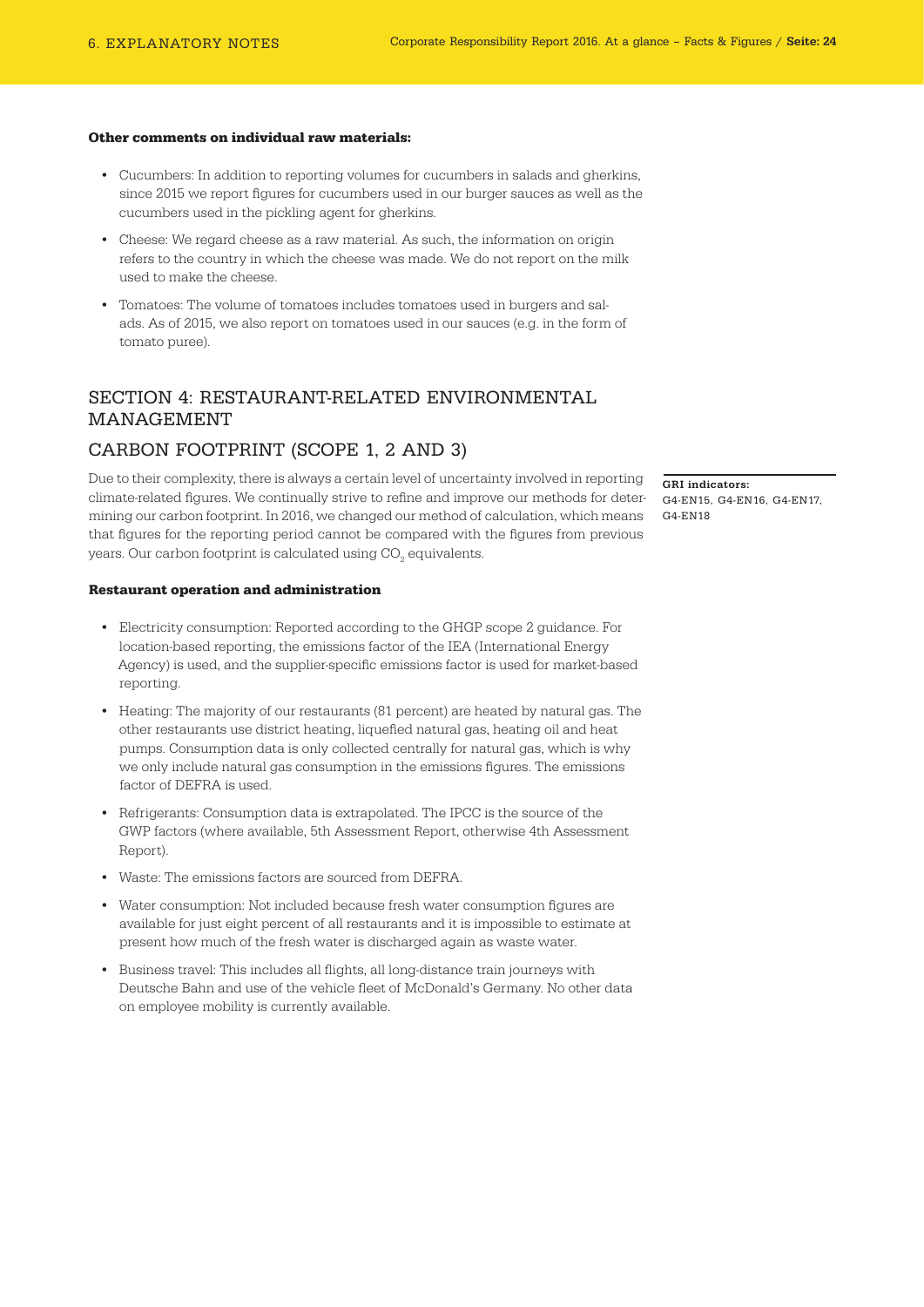#### **Agriculture and processing**

- • The emissions factors used were sourced from the ProBas database (processoriented basic data for environmental management tools), www.probas.umweltbundesamt.de/php/index.php). "2010 factors" were generally used. Wherever a raw material was mostly sourced from Germany, the corresponding DE factor from ProBas was used. If a raw material was largely sourced from the EU or the rest of the world, the corresponding EU factor was used.
- • If no suitable factors were available in ProBas, we used ADEME Version 6.1 in individual cases.
- • The overall aim is to record all relevant upstream chains in the agricultural production of our raw materials and the subsequent processing of the finished product. Once the finished products are transported to the distribution center, the emissions are covered in the calculations for logistics. In the first step, reporting was confined to the information available in the above-cited sources. There are plans to phase in the collection of additional data in a joint project with our main suppliers. This should close any remaining gaps and improve the factors used.
- • Transport: Generally speaking, transport was not included in the upstream stages examined.
- • Cooling: The information on cooling available in ProBas was not included in our report.
- • One reason for this was that its share was immaterial according to the ProBas data, and secondly, it was not clear exactly which cooling processes are covered.
- • Beef, chicken, pork: Generally speaking, the livestock breeding and slaughter stages are included. The downstream processing of cuts of meat into the finished product (beef patty, Chicken McNugget, etc.) is not included as of yet. It is assumed that for the named sources of protein, most emissions arise at the animal rearing and slaughter stages.
- • Dairy products, cheese: Generally speaking, the livestock breeding and dairy stages have been included up to now.
- • Tomatoes: So far, the reporting has only included cultivation carried out in glasshouses that are heated during the winter depending on region and outside temperature. It is assumed that the downstream processing into tomato puree/ketchup accounts for a large share of the corresponding emissions figure.
- • Lettuce, cucumbers, onions: Cultivation has been the only stage included to date. McDonald's Germany only uses lettuce and onions that are grown outside in fields. Cucumbers are grown in glasshouses that are heated during the winter depending on the region and outside temperature.
- • Oil: Cultivation and production are included. Since ProBas only has a factor for rapeseed oil, this was also used for sunflower oil.

### **Packaging and toys**

• The emissions factors are sourced from DEFRA.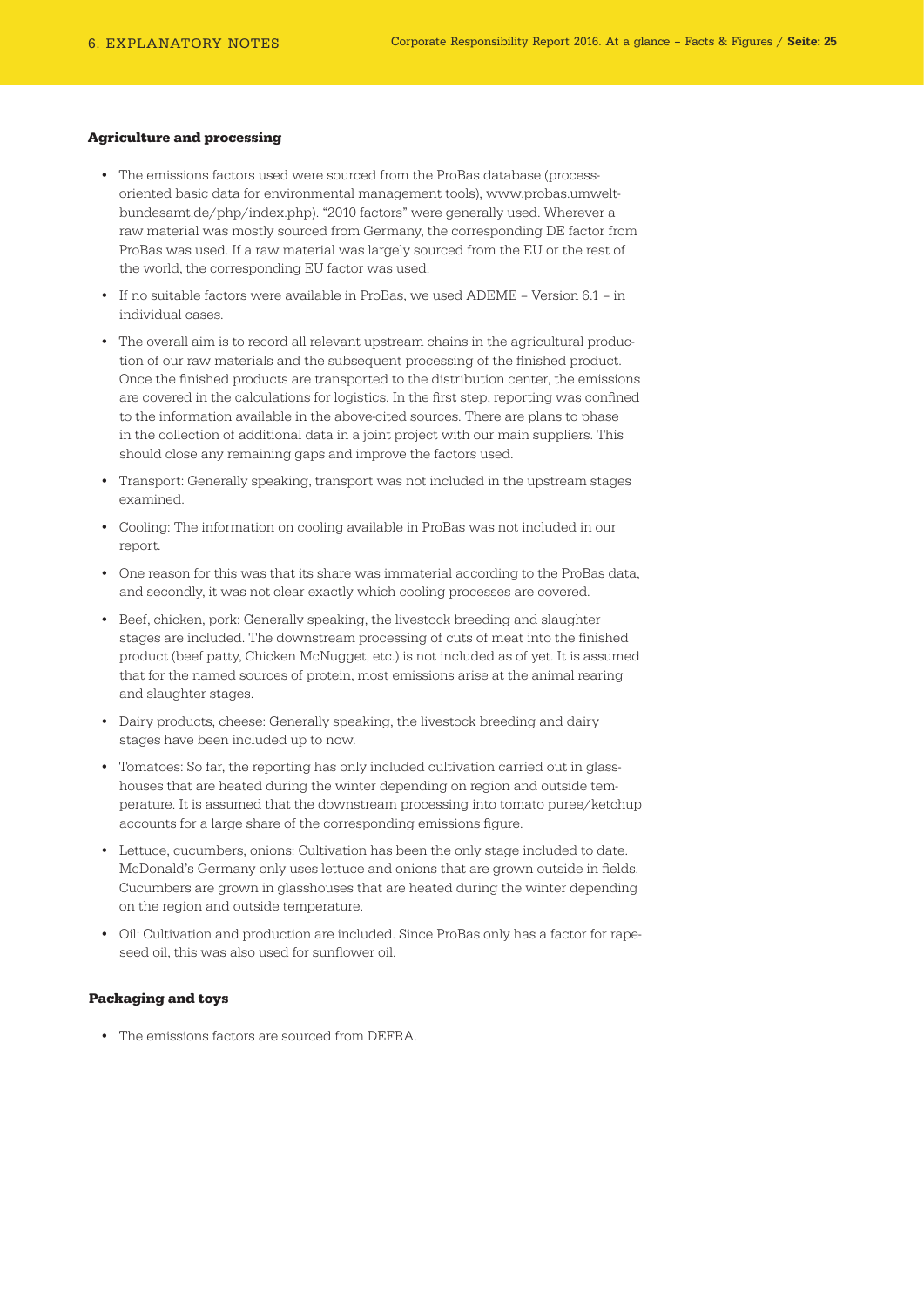#### **Transport**

- $\bullet$   $\text{CO}_2$  emissions generated by HAVI Logistics on behalf of McDonald's Germany
- • We only report refrigerants for distribution centers. Refrigerants used by fleet vehicles (to cool trucks) are not reported. This is because they are not part of the Environmental Key Figures report that was agreed on at European level by HAVI Logistics and McDonald's, and that forms the basis of the data reported here.
- • The reported time frame is calculated using the current emissions factor for diesel, which is based on the EU Directive and the EPA, and also serves as the standard emissions factor for McDonald's distributors in Europe and Asia.
- • The reported values were retrospectively adjusted due to the updating of the emissions factors to ensure that figures within the time frame can be compared.

# ENERGY CONSUMPTION

#### **Restaurants**

The ten restaurants in Luxembourg, which are also managed by McDonald's Germany, are included in energy consumption figures for our restaurants. When comparing restaurant groups, we include and evaluate all restaurant types equally (McDrive, in-store, satellites). The consumption patterns of the individual types vary (satellites generally consume less than in-store restaurants and McDrives).

#### **Administration**

We only have partial information on electricity and heating consumption for our administration buildings for the year under review. We are working to improve data availability in this area.

#### **Percentage of energy from renewable sources**

1,454 (of 1,480) restaurants were powered by green energy in 2016. In total, we purchased approximately 525,646 megawatt hours of renewable energy in 2016. This corresponds to 98 percent of our total electricity consumption (536,733 MWh). A mere 26 restaurants are not included in this figure (around 1.8 percent of all restaurants in Germany and Luxembourg) as these are located for example in shopping malls where the power supply is organized by the respective mall facility manager. Based on the number of stores over which we have direct influence, we have achieved a quota of 100 percent green energy.

# PACKAGING USED

The ten restaurants in Luxembourg, which are also managed by McDonald's Germany, are included in the packaging volume figures for our restaurants.

The volumes of packaging material reported here are based on an internal database provided by our logistics service provider HAVI Logistics GmbH. The database contains the packaging specifications (in particular weight and material) for all articles delivered to our restaurants. When collecting information on the amount of packaging used to serve our products, McDonald's Germany uses a cashier-based system to differentiate exactly between packaging for products consumed on site and 'to-go' packaging.

GRI indicators: G4-EN3

GRI indicators: G4-EN1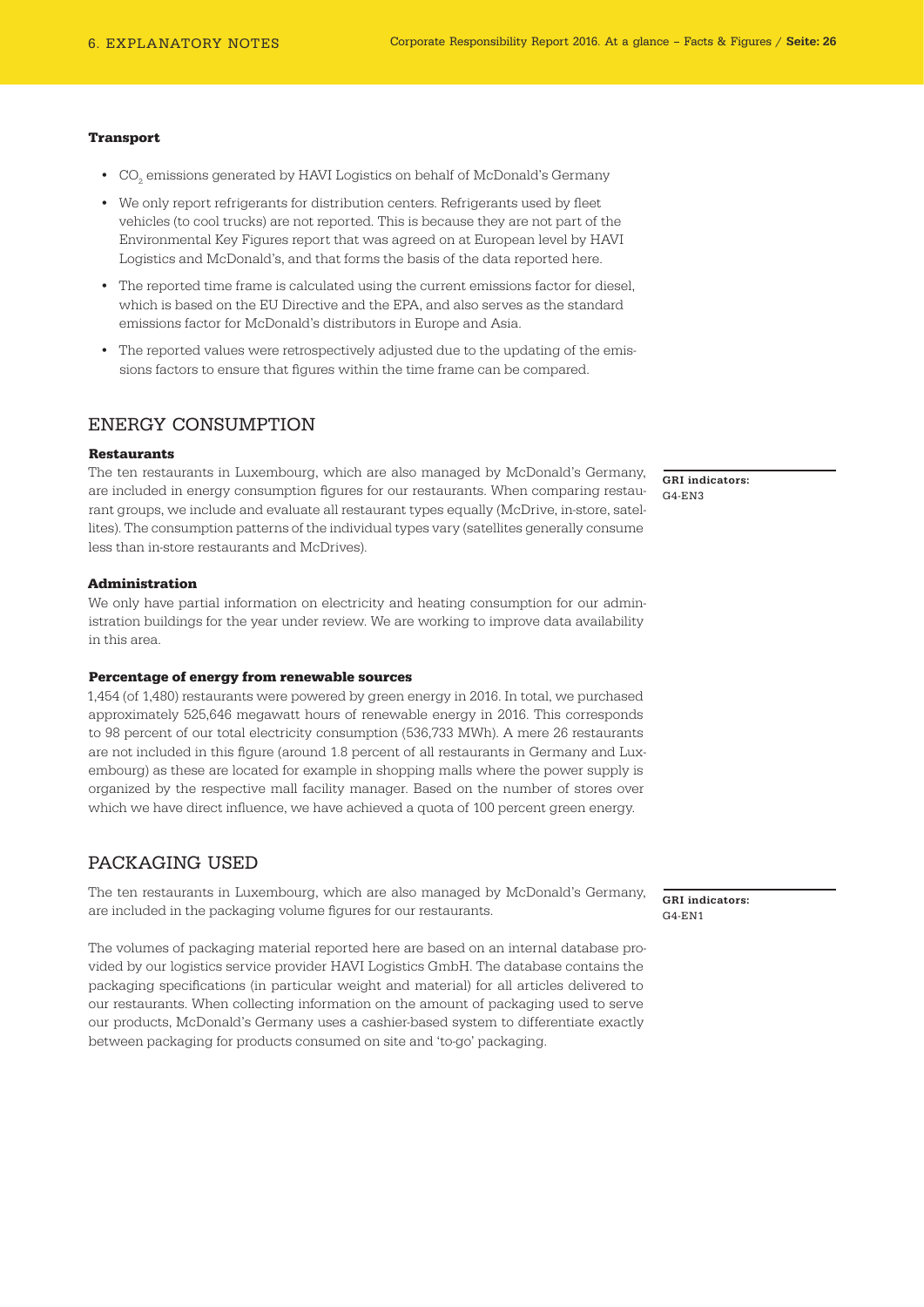# VOLUME OF WASTE

The ten restaurants in Luxembourg, which are also managed by McDonald's Germany, GRI indicators: are included in the waste volume figures.

- • Paper, cardboard, carton and lightweight packaging: The volumes of waste reported here correspond to the amounts of paper, cardboard, carton and lightweight packaging reported under EN1.
- • Organic waste: The volumes of waste reported here are based on a survey carried out at our restaurants in 2012. The survey revealed that around 75 percent of all restaurants have concrete data on waste disposal, in particular relating to the number and size of the containers and the frequency with which they are emptied. This data is used to extrapolate volumes of waste.
- • Used cooking oil: The volumes of waste reported here correspond to the amounts of used frying oil (sunflower oil and rapeseed oil) reported under EN1.
- • Other waste: Up until 2014, the volumes of waste destined for recovery and volumes of waste destined for disposal were based on values estimated using the average amounts of waste by category disposed of by our restaurants. Due to ongoing improvements in our internal data collection techniques, we have now adapted this database. As of 2015, the volumes of waste reported here are extrapolated using data from our internal control system. The approximately 25-percent rise in volumes of waste destined for recovery and waste destined for disposal from 2014 to 2015 is a result of this change.
- • The waste reported does not include special waste generated outside of day-today operations at our restaurants, for example used electrical equipment removed during restaurant refurbishments or construction waste. The company does not collect data for this in a central database.

G4-EN23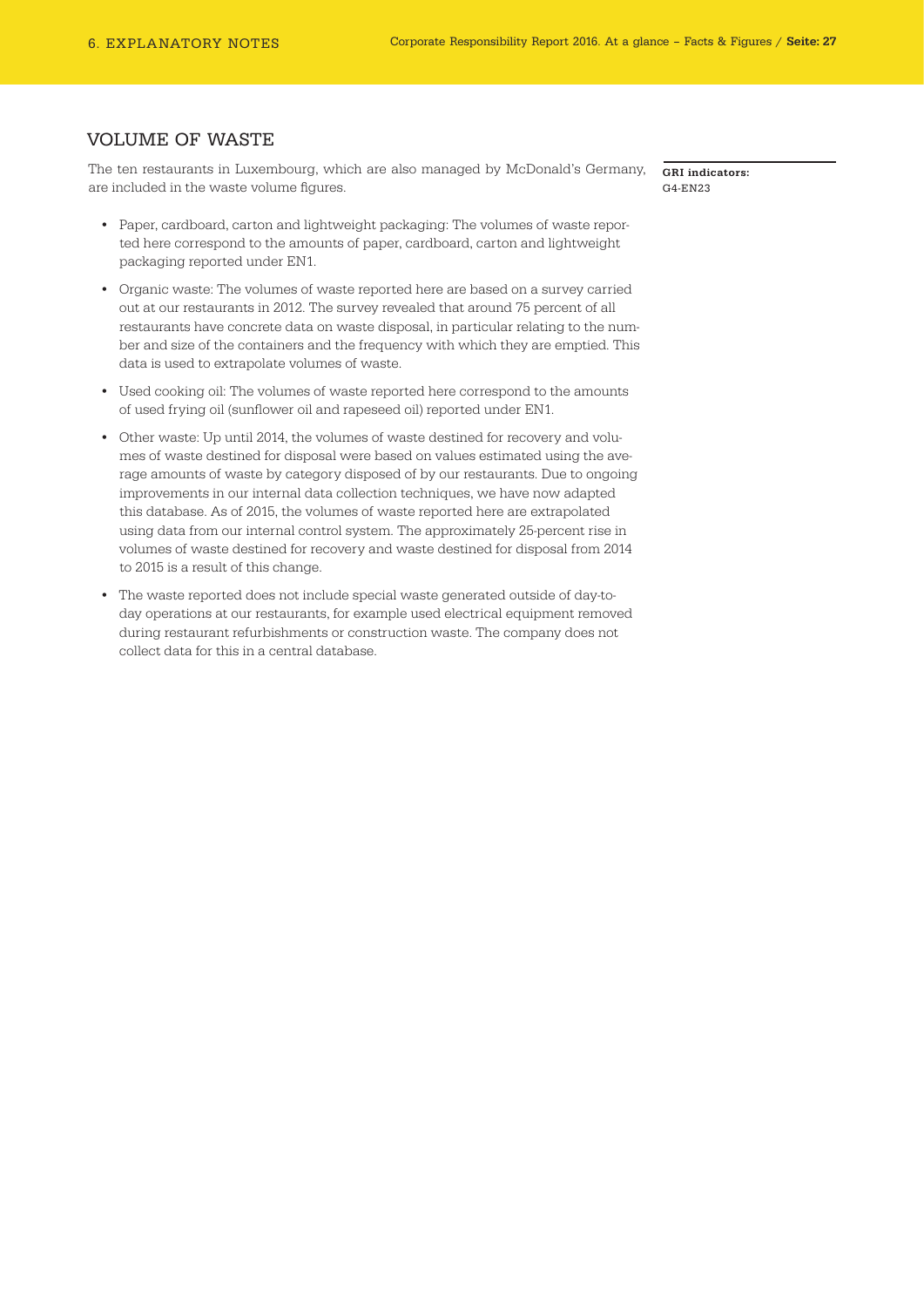# Section 5: People at McDonald's

#### **General information on employment numbers**

It should be noted that figures relating to workers employed by our franchisees are based on the data supplied by our franchisees. This information is provided on a voluntary basis. As such, some data in this report only refers to restaurants run by McDonald's Germany (company-owned restaurants) and to the administration offices of McDonald's Germany.

This is clearly stated in each case. The employee figures do not include the ten franchise restaurants in Luxembourg, which are also managed by McDonald's Germany. The standard definitions used internally throughout McDonald's Germany were used as a general basis for employment numbers reported by McDonald's Germany.

- • To ensure that figures can be compared globally across the Group, only data for active employees was reported. As such, the figures do not include those employees who were on non-paid sick leave on the reporting date, those on maternity leave or parental leave, taking unpaid leave or in any other kind of dormant employment relationship.
- • The number of administration employees reported here does not include apprentices, student trainees or interns working in administration on the reporting date.
- • Due to the internal sale of restaurants from franchisees to McDonald's Germany or vice versa, the number of employees of company-owned/franchisee restaurants as reported in relation to the number of company-owned/franchisee restaurants may not be entirely accurate (with a variance of less than one percent).
- • All employee figures relate to head counts.

#### **Employees by employment contract (temporary/permanent)**

The system used to collect information on employee figures generally document contractual terms based on the position and not the person. It is therefore not possible to provide any meaningful figures in this context.

#### **Supervised workers**

McDonald's Germany does not employ any supervised workers who are obliged to comply with instructions in the restaurants that it runs directly. Less than one percent of employees working in administration are obliged to comply with instructions.

#### **Employees by region**

As McDonald's Germany only operates in Germany, there is no need to break down figures by region.

GRI indicators: G4-10, G4-LA12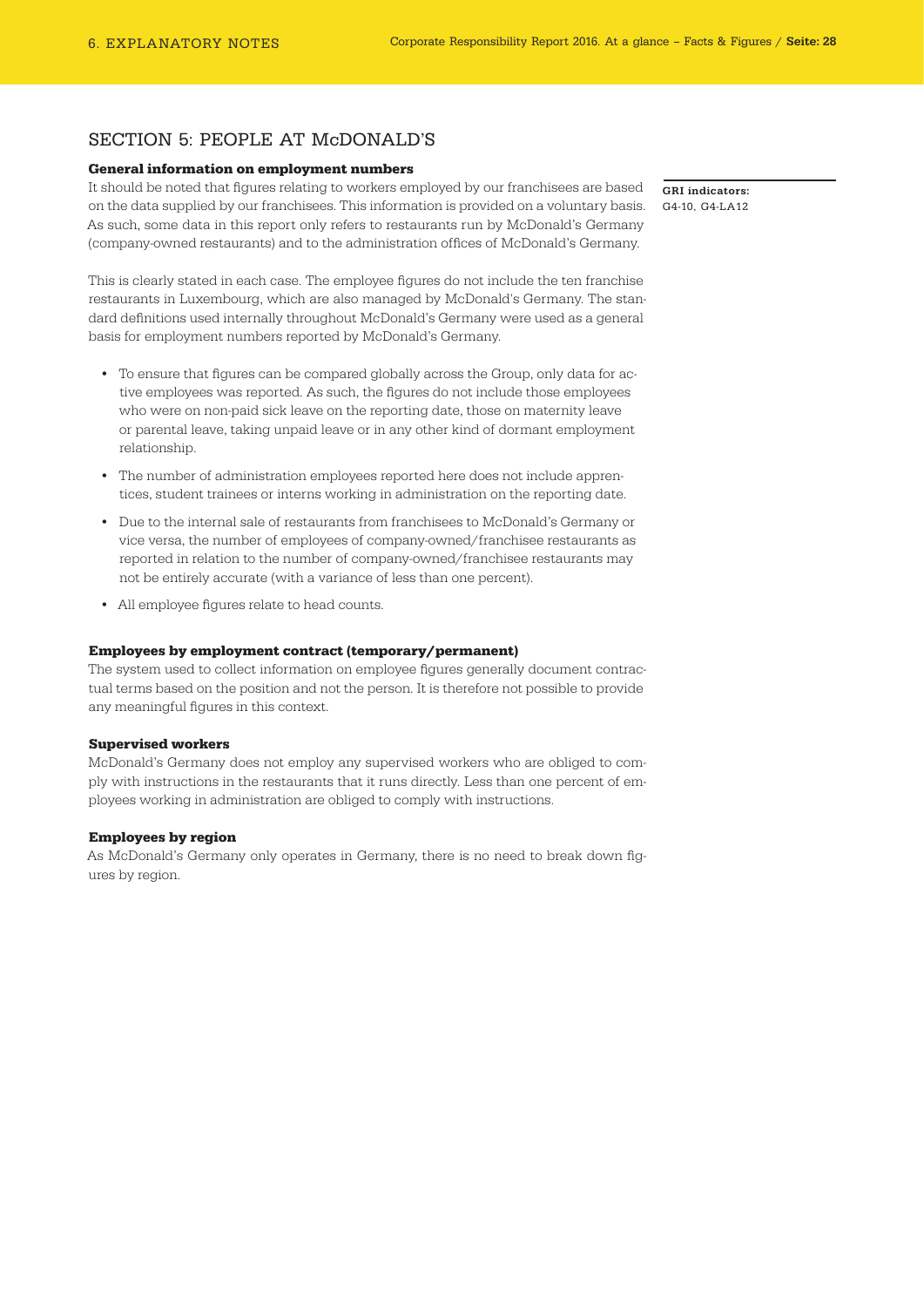### **Self-employed workers or individuals who are not employees or supervised workers**

238 franchisees (198 men and 40 women) operated a total of 1,313 McDonald's restaurants in Germany in 2016. The franchisees operate locally under the common McDonald's brand umbrella as legally recognized independent contractors. Our franchisees employed a total of 49,860 people. Figures relating to workers employed by franchisees are based on the data supplied voluntarily by our franchisees. This includes information on the total number of restaurant employees (broken down into restaurant management and crew) as well as data on trainees and employees with disabilities.

In the restaurants operated directly by McDonald's Germany and in the administration offices of McDonald's Germany, no substantial share of the work is carried out by workers who fall under the above definition.

#### **Significant variations in employment numbers**

There are no significant variations in the number of employees who work in the restaurants operated directly by McDonald's Germany or in the administration offices of McDonald's Germany.

# Retrospective adjustments

We continually develop our internal corporate responsibility control system. This also entails constantly improving our internal data collection processes and key performance indicator (KPI) definitions.

If we identify a way of improving data quality or availability of certain key indicators, or if we change our calculation methods, we also adjust the respective KPIs retrospectively for past years.

We adjust indicators retrospectively if the new method or input causes an indicator's value to differ by at least three percent from the previous figure.

We have explicitly referenced any retrospective changes to indicators in the footnotes.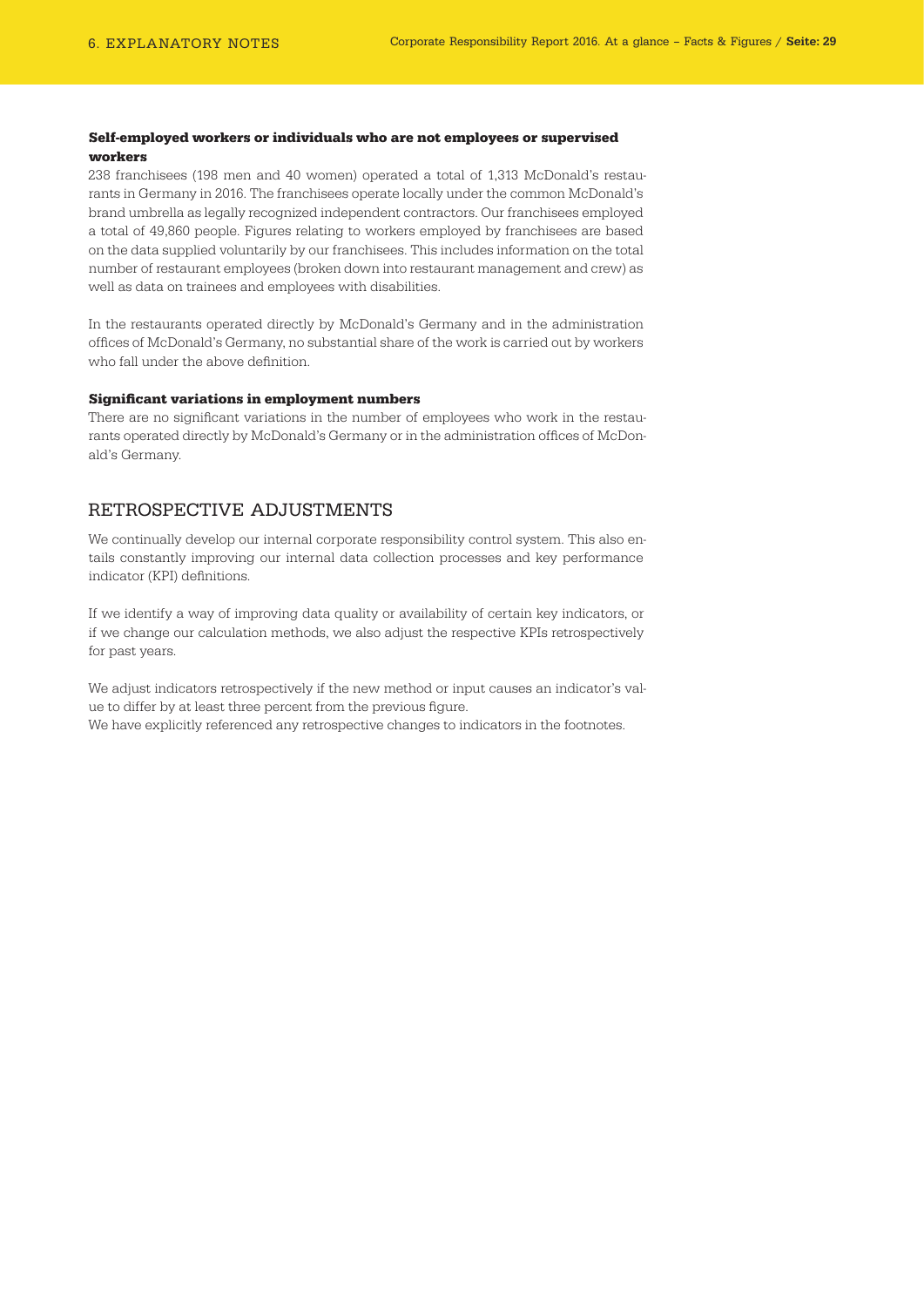# **GRI CONTENT INDEX**

**PDF** Corporate Responsibility<br>Report 2015

Corporate Responsibility Report 2016 – At a Glance; Facts & Figures



Report 2015 This report was prepared in ac-cordance with the core option of the G4 guidelines of the Global Reporting Initiative (GRI).

| General standard disclosures |  |
|------------------------------|--|
|------------------------------|--|

| General standard<br>disclosures | Page                                              | External assurance* | Description                                                                                           |
|---------------------------------|---------------------------------------------------|---------------------|-------------------------------------------------------------------------------------------------------|
| <b>Strategy and analysis</b>    |                                                   |                     |                                                                                                       |
| $G4-1$                          | PDF 2015: p. 3                                    |                     | Introduction from the Managing Director                                                               |
| <b>Organizational profile</b>   |                                                   |                     |                                                                                                       |
| G4-3                            | $\bullet$ p. 4                                    |                     | Name of the organization                                                                              |
| G4-4                            | $\bullet$ p. 4                                    |                     | Primary brands, products, and services                                                                |
| $G4-5$                          | $\bullet$ p. 4                                    |                     | Location of organization's headquarters                                                               |
| G4-6                            | $\bullet$ p. 4                                    |                     | Countries where the organization operates                                                             |
| G4-7                            | $\bullet$ p. 4                                    |                     | Nature of ownership and legal form                                                                    |
| $G4-8$                          | $\bullet$ p. 4                                    |                     | Markets served                                                                                        |
| G4-9                            | $\bullet$ p. 4, 19                                |                     | Scale of the organization                                                                             |
| G4-10                           | $\bullet$ p. 4, 19, 28                            | ASSURED<br>M        | Total number of employees                                                                             |
| G4-11                           | $\bullet$ p. 22                                   | ÷,                  | Employees covered by collective bargaining agreements                                                 |
| G4-12                           | $\bullet$ p. 7                                    | ÷.                  | Organization's supply chain                                                                           |
| G4-13                           | $\bullet$ p. 4                                    |                     | Changes regarding size, structure, ownership, or supply chain                                         |
| G4-14                           | PDF $p.11$                                        |                     | Precautionary approach or principle                                                                   |
| G4-15                           | PDF $p.12$                                        |                     | Externally developed economic, environmental and social charters,<br>principles, or other initiatives |
| G4-16                           | $\bullet$ p. 22                                   |                     | Memberships of associations and national or international advocacy<br>organizations                   |
|                                 | <b>Identified material aspects and boundaries</b> |                     |                                                                                                       |
| G4-17                           | $\bullet$ p. 4                                    |                     | Entities included in consolidated financial statement                                                 |
| G4-18                           | $PDF$ p. $6$                                      |                     | Process for defining the report content and the Aspect Boundaries                                     |
| G4-19                           | PDF $p.6$                                         |                     | List of material aspects                                                                              |
| G4-20                           | PDF $p.6$                                         |                     | Material aspects within the organization                                                              |
| G4-21                           | PDF $p.6$                                         |                     | Material aspects outside the organization                                                             |
| G4-22                           | PDF $p.5$                                         |                     | Effects of restatements of information                                                                |
| G4-23                           | $\bullet$ p. 4                                    |                     | Significant changes from previous reporting periods                                                   |
| <b>Stakeholder engagement</b>   |                                                   |                     |                                                                                                       |
| G4-24                           | <b>PDF</b> p. 8; $\circledcirc$ p. 9, 11          |                     | Stakeholder groups engaged                                                                            |
| G4-25                           | $\bullet$ p. 9, 11                                |                     | Basis for identification and selection of stakeholders                                                |
| G4-26                           | $\bullet$ p. 9, 11                                |                     | Organization's approach to stakeholder engagement                                                     |
| G4-27                           | $\bullet$ p. 9, 11                                |                     | Key topics and concerns raised through stakeholder engagement                                         |
| <b>Report profile</b>           |                                                   |                     |                                                                                                       |
| G4-28                           | $\bullet$ p. 3                                    |                     | Reporting period                                                                                      |
| G4-29                           | $\bullet$ p. 3                                    |                     | Date of most recent previous report                                                                   |
| G4-30                           | $\bullet$ p. 3                                    |                     | Reporting cycle                                                                                       |
| G4-31                           | $\bullet$ p. 37                                   |                     | Contact point                                                                                         |
| G4-32                           | $\bullet$ p. 3                                    |                     | "In accordance" option                                                                                |
| G4-33                           | $\bullet$ p. 3                                    |                     | External assurance                                                                                    |
| Governance                      |                                                   |                     |                                                                                                       |
| G4-34                           | $\bullet$ p. 5                                    |                     | Governance structure of the organization                                                              |
| <b>Ethics and integrity</b>     |                                                   |                     |                                                                                                       |
| G4-56                           | <b>PDF</b> p. 11, 12                              |                     | Organization's values, principles, standards and norms of behavior                                    |

\*Indicators marked with " - " have not been audited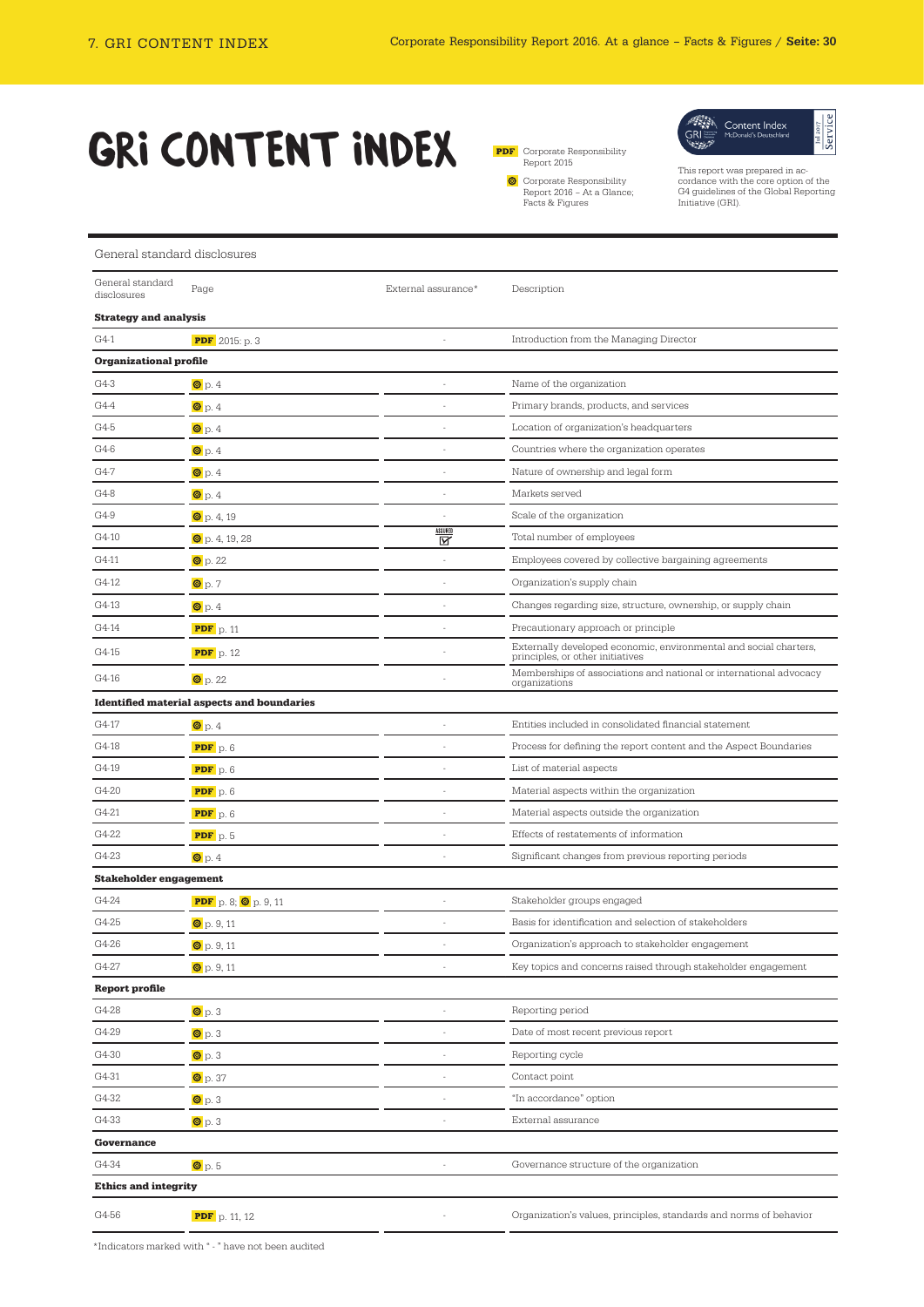|                                                                | Specific standard disclosures                 |                                    |                                                                                                                         |
|----------------------------------------------------------------|-----------------------------------------------|------------------------------------|-------------------------------------------------------------------------------------------------------------------------|
| Disclosure on Manage-<br>ment Approach (DMA)<br>and indicators | Page                                          | External<br>assurance*             | Description                                                                                                             |
| Category: Economic                                             |                                               |                                    |                                                                                                                         |
|                                                                | <b>Material aspect: Economic performance</b>  |                                    |                                                                                                                         |
| G4-DMA                                                         | PDF $p.9$                                     |                                    |                                                                                                                         |
| G4-EC1                                                         | $\bullet$ p. 4                                |                                    | Direct economic value generated and distributed                                                                         |
|                                                                | <b>Material aspect: Market presence</b>       |                                    |                                                                                                                         |
| G4-DMA                                                         | PDF $p.46$                                    |                                    |                                                                                                                         |
| G4-EC5                                                         | $\bullet$ p. 22                               |                                    | Ratios of standard entry-level wage by gender compared to local mini-<br>mum wage at significant locations of operation |
|                                                                | <b>Material aspect: Procurement practices</b> |                                    |                                                                                                                         |
| G4-DMA                                                         | PDF $p.16$                                    |                                    |                                                                                                                         |
| G4-EC9                                                         | $\bullet$ p. 7                                |                                    | Proportion of spending on local suppliers                                                                               |
| G4-FP2                                                         | <b>O</b> p. 9, 10, 17                         |                                    | Purchased volume in accordance with internationally recognized produc-<br>tion standards                                |
| Category: Environmental                                        |                                               |                                    |                                                                                                                         |
| <b>Material aspect: Materials</b>                              |                                               |                                    |                                                                                                                         |
| G4-DMA                                                         | <b>PDF</b> p. 16, 36, 41                      |                                    |                                                                                                                         |
| G4-EN1                                                         | <b>O</b> p. 7, 9, 10, 13, 17, 23, 26          | <u>ASSURED</u><br>M                | Materials used by weight or volume                                                                                      |
| <b>Material aspect: Energy</b>                                 |                                               |                                    |                                                                                                                         |
| G4-DMA                                                         | PDF $p.36$                                    |                                    |                                                                                                                         |
| G4-EN3                                                         | $\bullet$ p. 15, 26                           | ASSURED<br>$\overline{\mathbf{z}}$ | Energy consumption within the organization                                                                              |
| G4-EN4                                                         | $\bullet$ p. 16                               | ٠                                  | Energy consumption outside of the organization                                                                          |
| <b>Material aspect: Emissions</b>                              |                                               |                                    |                                                                                                                         |
| G4-DMA                                                         | PDF $p.36$                                    |                                    |                                                                                                                         |
| G4-EN15                                                        | $\bullet$ p. 14, 24                           | ASSURED<br>⊠                       | Direct greenhouse gas (GHG) emissions (scope 1)                                                                         |
| G4-EN16                                                        | $\bullet$ p. 14, 24                           | ASSURED<br>⊠                       | Energy indirect greenhouse gas (GHG) emissions (scope 2)                                                                |
| G4-EN17                                                        | <b>O</b> p. 9, 14, 16, 24                     | <u>ASSURED</u><br>V                | Other indirect greenhouse gas (GHG) emissions (scope 3)                                                                 |
| G4-EN18                                                        | <b>O</b> p. 14, 24                            | ASSURED<br>⊠                       | Intensity of greenhouse gas (GHG) emissions                                                                             |
|                                                                | <b>Material aspect: Effluents and waste</b>   |                                    |                                                                                                                         |
| G4-DMA                                                         | PDF $p.36$                                    |                                    |                                                                                                                         |
| G4-EN23                                                        | $\bullet$ p. 17, 27                           | <u>ASSURED</u><br>区                | Total weight of waste by type and disposal method                                                                       |
| <b>Material aspect: Transport</b>                              |                                               |                                    |                                                                                                                         |
| G4-DMA                                                         | PDF $p.40$                                    |                                    |                                                                                                                         |
| G4-EN30                                                        | $\bullet$ p. 16                               |                                    | Environmental impact of transporting products and other goods and<br>materials                                          |

 $^\ast\!$  Indicators marked with " - " have not been audited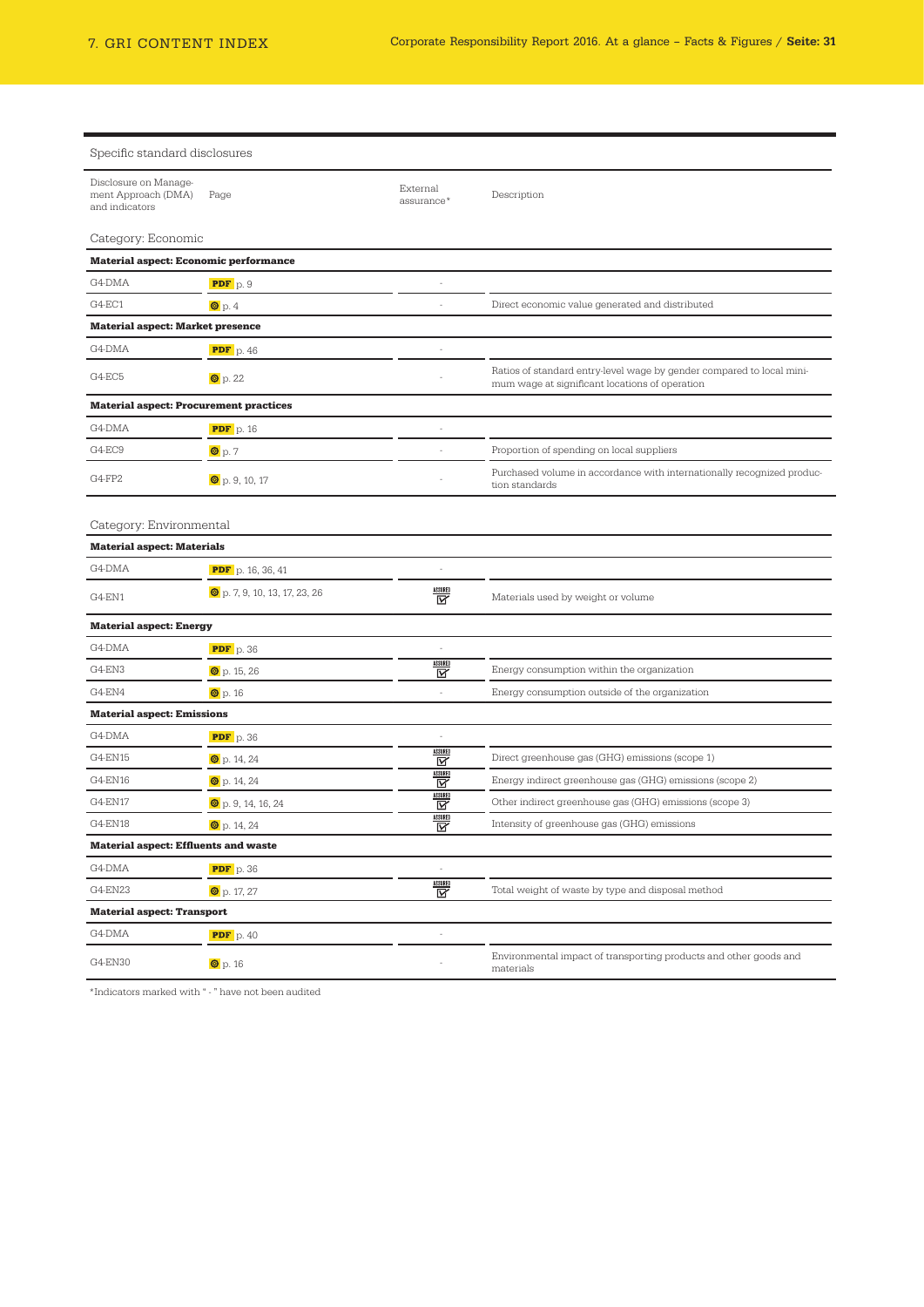| Category: Social |                                                                                                                                                        |                                   |                                                                                                                                                                                        |
|------------------|--------------------------------------------------------------------------------------------------------------------------------------------------------|-----------------------------------|----------------------------------------------------------------------------------------------------------------------------------------------------------------------------------------|
|                  | Category: Social - Subcategory: Labor practices and decent work                                                                                        |                                   |                                                                                                                                                                                        |
|                  | <b>Material aspect: Employment</b>                                                                                                                     |                                   |                                                                                                                                                                                        |
| G4-DMA           | PDF $p.46$                                                                                                                                             |                                   |                                                                                                                                                                                        |
| G4-LA2           | $\bullet$ p. 22                                                                                                                                        |                                   | Benefits provided to full-time employees that are not provided to tempora-<br>ry or part-time employees                                                                                |
|                  | <b>Material aspect: Labor/management relations</b>                                                                                                     |                                   |                                                                                                                                                                                        |
| G4-DMA           | PDF $p.46$                                                                                                                                             |                                   |                                                                                                                                                                                        |
| $G4-I.A4$        | The minimum notice period for opera-<br>tional changes is four weeks (regulated<br>by law, not set down in the existing<br>collective wage agreement). |                                   | Minimum notice periods regarding operational changes, including whe-<br>ther these are specified in collective agreements                                                              |
|                  | <b>Material aspect: Occupational health and safety</b>                                                                                                 |                                   |                                                                                                                                                                                        |
| G4-DMA           | PDF $p.53$                                                                                                                                             |                                   |                                                                                                                                                                                        |
| G4-LA6           | $\bullet$ p. 22                                                                                                                                        |                                   | Type of injury and rates of injury, occupational diseases, lost days, and<br>absenteeism, and total number of work-related fatalities, by region and by<br>gender                      |
| G4-LA7           | $\bullet$ p. 22                                                                                                                                        |                                   | Workers with high incidence or high risk of diseases related to their<br>occupation                                                                                                    |
|                  | <b>Material aspect: Training and education</b>                                                                                                         |                                   |                                                                                                                                                                                        |
| G4-DMA           | PDF $p.46$                                                                                                                                             |                                   |                                                                                                                                                                                        |
| G4-LA9           | $\bullet$ p. 21                                                                                                                                        |                                   | Average hours of training per year per employee by gender, and by emplo-<br>yee category                                                                                               |
| G4-LA10          | $\bullet$ p. 20, 21                                                                                                                                    |                                   | Programs for skills management and lifelong learning that support the<br>continued employability of employees and assist them in managing career<br>endings                            |
|                  | <b>Material aspect: Diversity and equal opportunity</b>                                                                                                |                                   |                                                                                                                                                                                        |
| G4-DMA           | PDF $p.46$                                                                                                                                             |                                   |                                                                                                                                                                                        |
| G4-LA12          | <b>O</b> p. 5, 20, 28                                                                                                                                  | <u>ASSURED</u><br>$\triangledown$ | Composition of governance bodies and breakdown of employees per<br>employee category according to gender, age group, minority group mem-<br>bership, and other indicators of diversity |
|                  | Category: Social - Subcategory: Society                                                                                                                |                                   |                                                                                                                                                                                        |
|                  | <b>Material aspect: Local communities</b>                                                                                                              |                                   |                                                                                                                                                                                        |
| G4-DMA           | <b>PDF</b> p. $44, 55$                                                                                                                                 |                                   |                                                                                                                                                                                        |
| G4-SO1           | $\circ$ p. 6, 20                                                                                                                                       |                                   | Percentage of operations with implemented local community engage-<br>ment, impact assessments, and development programs                                                                |
|                  | <b>Material aspect: Anti-corruption</b>                                                                                                                |                                   |                                                                                                                                                                                        |
| G4-DMA           | PDF $p.12$                                                                                                                                             |                                   |                                                                                                                                                                                        |
| G4-SO4           | PDF $p.12$                                                                                                                                             |                                   | Communication and training on anti-corruption policies and procedures                                                                                                                  |
|                  | Category: Social – Subcategory: Product responsibility                                                                                                 |                                   |                                                                                                                                                                                        |
|                  | <b>Material aspect: Customer health and safety</b>                                                                                                     |                                   |                                                                                                                                                                                        |
| G4-DMA           | PDF $p.27$                                                                                                                                             |                                   |                                                                                                                                                                                        |
| G4-PR1           | $\bullet$ p. 11                                                                                                                                        |                                   | Percentage of significant product and service categories for which health<br>and safety impacts are assessed for improvement                                                           |
| G4-FP5           | $\bullet$ p. 9, 11                                                                                                                                     |                                   | Percentage of production volume manufactured in sites certified by an in-<br>dependent third party according to internationally recognized food safety<br>management system standards  |

G4-FP6 **PDF** p. 30 **PDF** p. 30 **PDF** p. 30 **PERCEPT CALL SAM** Percentage of total sales volume of consumer products, by product catego-<br>ry, that are lowered in saturated fat, trans fats, sodium and added sugars

\*Indicators marked with " - " have not been audited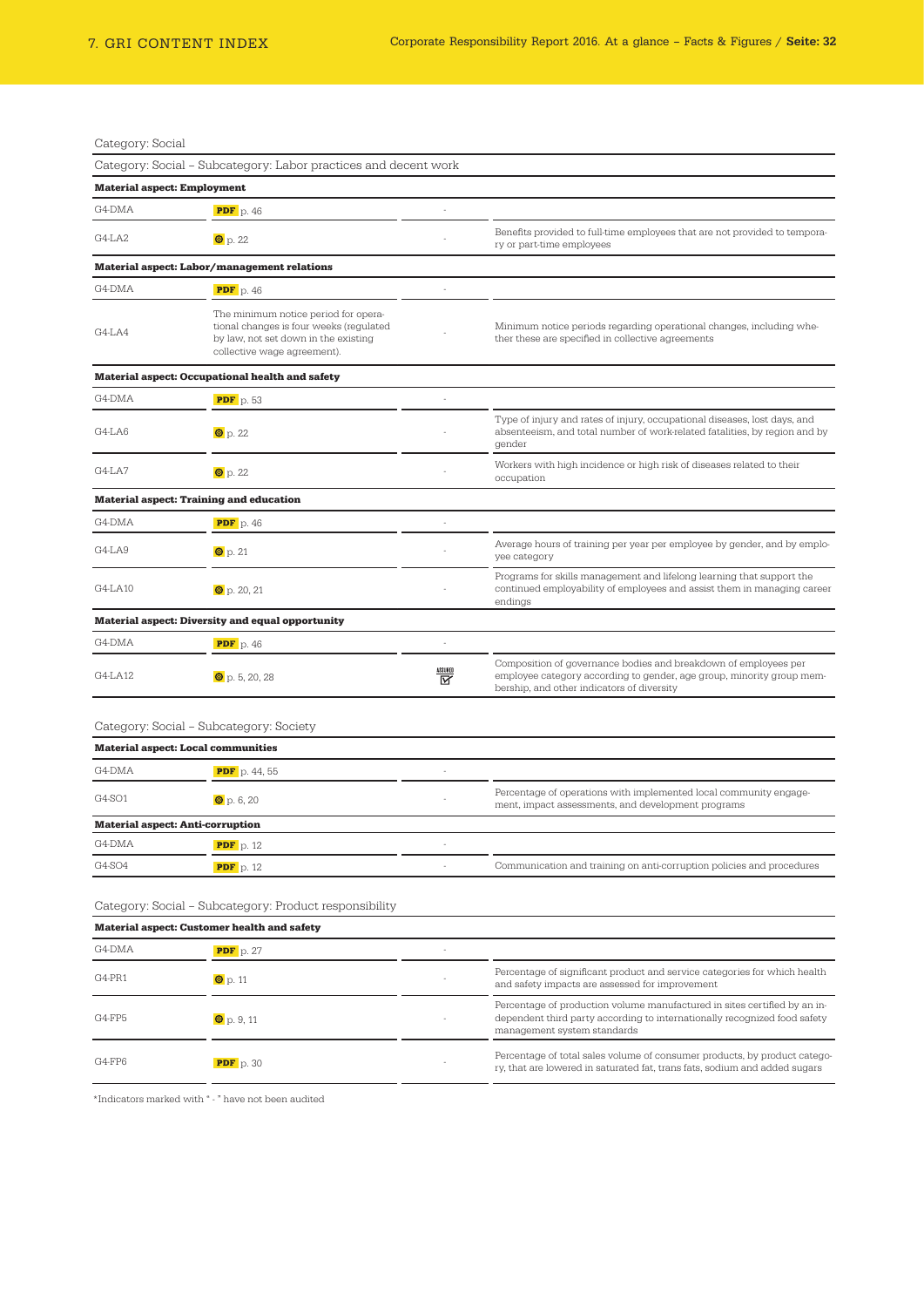|          | <b>Material aspect: Product and service labelling</b> |                                                                                                                                                                                                                                                    |
|----------|-------------------------------------------------------|----------------------------------------------------------------------------------------------------------------------------------------------------------------------------------------------------------------------------------------------------|
| G4-DMA   | PDF $p.27$                                            |                                                                                                                                                                                                                                                    |
| G4-PR3   | PDF $p.32$                                            | Type of product and service information required by the organization's<br>procedures for product and service information and labeling, and<br>percentage of significant product and service categories subject to such<br>information requirements |
| G4-PR5   | $\bullet$ p. 11                                       | Results of surveys measuring customer satisfaction                                                                                                                                                                                                 |
|          |                                                       |                                                                                                                                                                                                                                                    |
|          | <b>Material aspect: Marketing communications</b>      |                                                                                                                                                                                                                                                    |
| $G4-DMA$ | PDF $p.34$                                            |                                                                                                                                                                                                                                                    |
| G4-PR6   | PDF $p.32$                                            | Sale of banned or disputed products                                                                                                                                                                                                                |
| G4-PR7   | PDF $p.34$                                            | Non-compliance with regulations and voluntary codes concerning marke-<br>ting communications                                                                                                                                                       |
|          | Material aspect (sector disclosures): Animal welfare  |                                                                                                                                                                                                                                                    |
| G4-DMA   | <b>PDF</b> p. 16, 21, 23                              |                                                                                                                                                                                                                                                    |
| G4-FP9   | $\bullet$ p. 7, 9                                     | Animals raised and/or processed                                                                                                                                                                                                                    |
| G4-FP10  | <b>PDF</b> $p. 21, 23$                                | Physical alterations and use of anesthetic                                                                                                                                                                                                         |
| G4-FP11  | <b>PDF</b> p. 21, 23                                  | Animals raised and/or processed by species and breed type                                                                                                                                                                                          |
| G4-FP12  | <b>PDF</b> $p. 21, 23$                                | Antibiotic, anti-inflammatory, hormone and/or growth promotion treat-<br>ments                                                                                                                                                                     |
| G4-FP13  | <b>PDF</b> $p. 21, 23$                                | Non-compliance related to transportation, handling and slaughter practices                                                                                                                                                                         |

\*Indicators marked with " - " have not been audited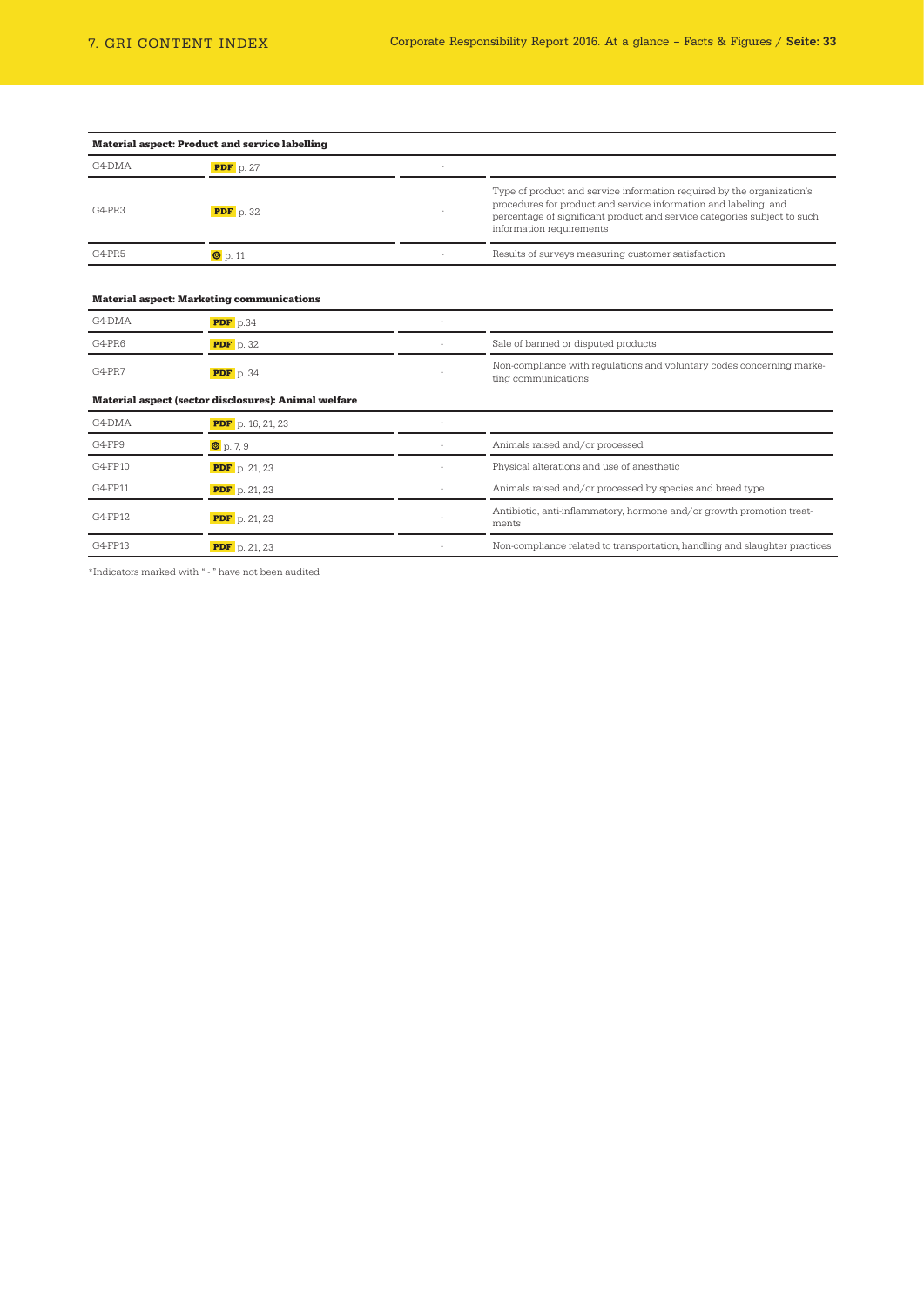# **Report by independent auditor on the audit to obtain limited assurance on sustainability performance information**

To the Board of McDonald's Germany, Munich

We performed a limited assurance engagement on the following sustainability performance indicators marked with the symbol

- • "Volume of raw materials used (2016)" and "Origin of raw materials used (2016)"
- • Volume of packaging by material" and "Volume of packaging per restaurant visit"
- • "Total energy consumption of our restaurants", "Average energy consumption of a comparable restaurant" and "Energy from renewable sources"
- • "Volume of waste by material"
- "Carbon footprint of McDonald's Germany", "CO<sub>2</sub> emissions from our restaurant operations according to GHGP scope 2 (2016)" "CO $_{\textrm{\tiny{2}}}$  emissions from our restaurant operations (scope 1 and 2) per restaurant visit" and "CO<sub>2</sub> emissions from vehicle  $f$  $\rho$  $\alpha$ <sup>"</sup>
- • "Number of employees", "Employees by employment status 2016", "Employees by gender, age and nationality 2016", "Women in management positions", "Number of employees with disabilities" and "Composition of governance bodies 2016"

and on the explanatory notes provided by McDonald's Germany, Munich (hereafter: McDonald's), for the 2016 business year, published in the Corporate Responsibility Report 2016 (hereafter: the Report).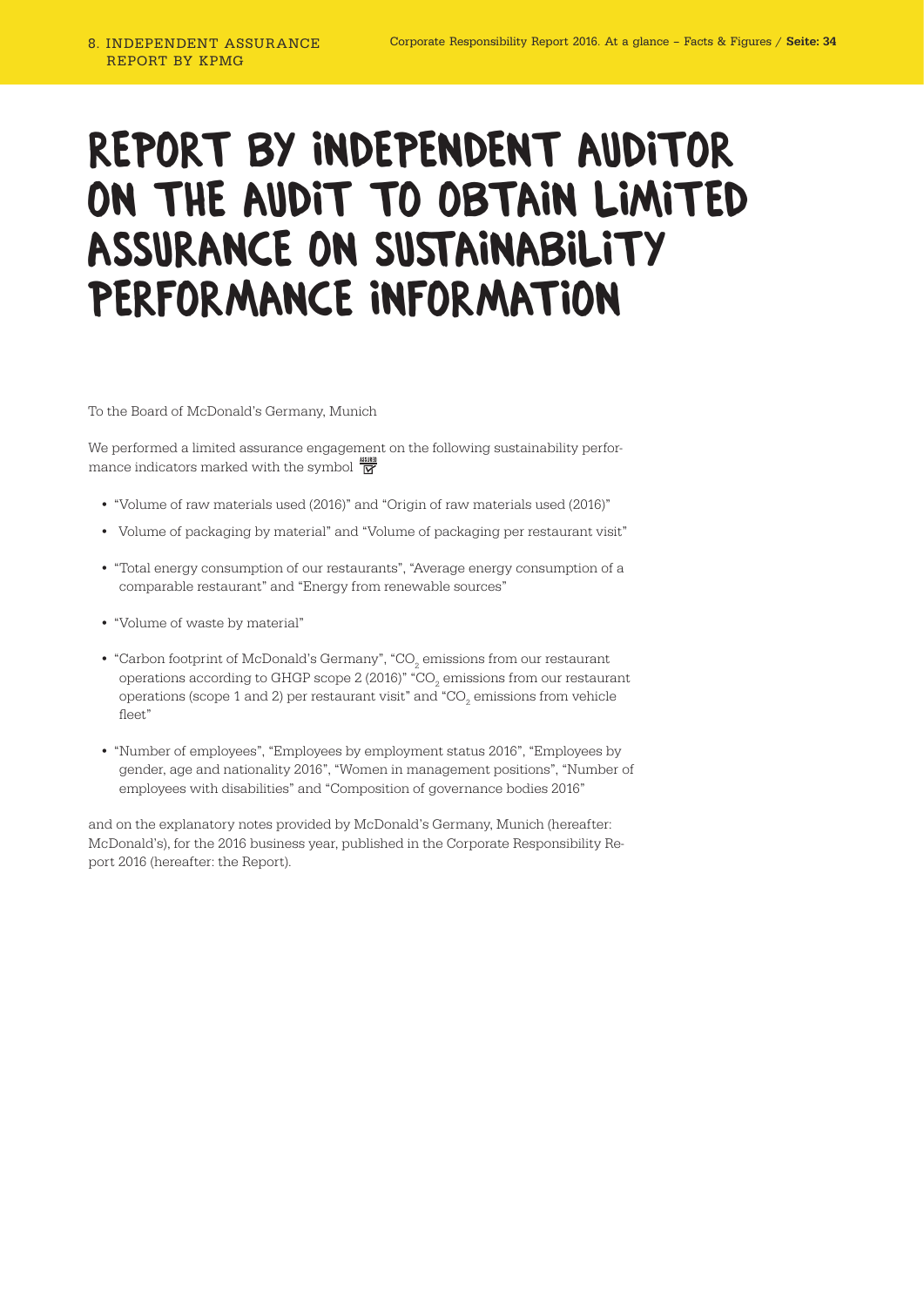Our engagement was strictly limited to the indicators marked with the symbol and the explanatory notes.

### **Management's responsibility for the report**

The legal representatives of McDonald's are responsible for the preparation of the Report in accordance with the principles and standard disclosures of the G4 Sustainability Reporting Guidelines of the Global Reporting Initiative, the Corporate Accounting and Reporting Standard (scope 1 and 2) and the Corporate Value Chain Standard (scope 3) of the Greenhouse Gas Protocol Initiative of the World Resources Institute (WRI) and the World Business Council for Sustainable Development (WBCSD), supported by internal guidelines as described in the section "About this Report" as well as in the explanatory notes (hereafter: "Reporting Criteria"), and for selecting the information to be audited.

This responsibility of the legal representatives of the company includes the selection and application of appropriate methods to prepare the Report, and the establishment of assumptions and estimates for individual sustainability disclosures which are reasonable under the circumstances. Furthermore, the legal representatives are responsible for the internal controls they have deemed necessary for the preparation of a report that is free of – intended or unintended – material misstatements.

#### **Statement on the auditor's independence and quality assurance**

We are independent from the company in compliance with the commercial and professional regulations in force in Germany and we have fulfilled all our other professional duties in due compliance with these requirements. Our audit firm applies the national statutory requirements and professional standards, especially the Professional Code for Public Accountants and Sworn Auditors issued by the WPK (Chamber of Public Accountants) and the quality assurance standards issued by the IDW (German Institute of Auditors): Requirements for Quality Assurance in the Auditing Practice (IDW QS 1), which are in accordance with the International Standard on Quality Control published by the International Auditing and Assurance Standards Board (IAASB).

#### **Responsibility of auditor**

Our responsibility is to express a limited assurance opinion on the indicators marked with  $\frac{MSEED}{\sqrt{N}}$  in the Report.

We conducted our assessment in accordance with the International Standard for Assurance Engagements (ISAE) 3000 (Revised): "Assurance Engagements other than Audits or Reviews of Historical Financial Information", published by the IAASB. This standard requires that we plan and perform the assurance engagement to obtain limited assurance that no matters have come to our attention that cause us to believe that the indicators marked with  $\frac{u\sin\theta}{\sqrt{r}}$  in the company's Report for the period from January 1 to December 31, 2016 were not prepared, in all material respects, in accordance with the relevant Reporting Criteria. This does not mean that we issue a separate opinion for each marked disclosure. In a limited assurance engagement, the evidence gathering procedures are more limited than in a reasonable assurance engagement, and therefore considerably less assurance is obtained than in a reasonable assurance engagement. The choice of audit procedures is subject to the auditor's own judgement.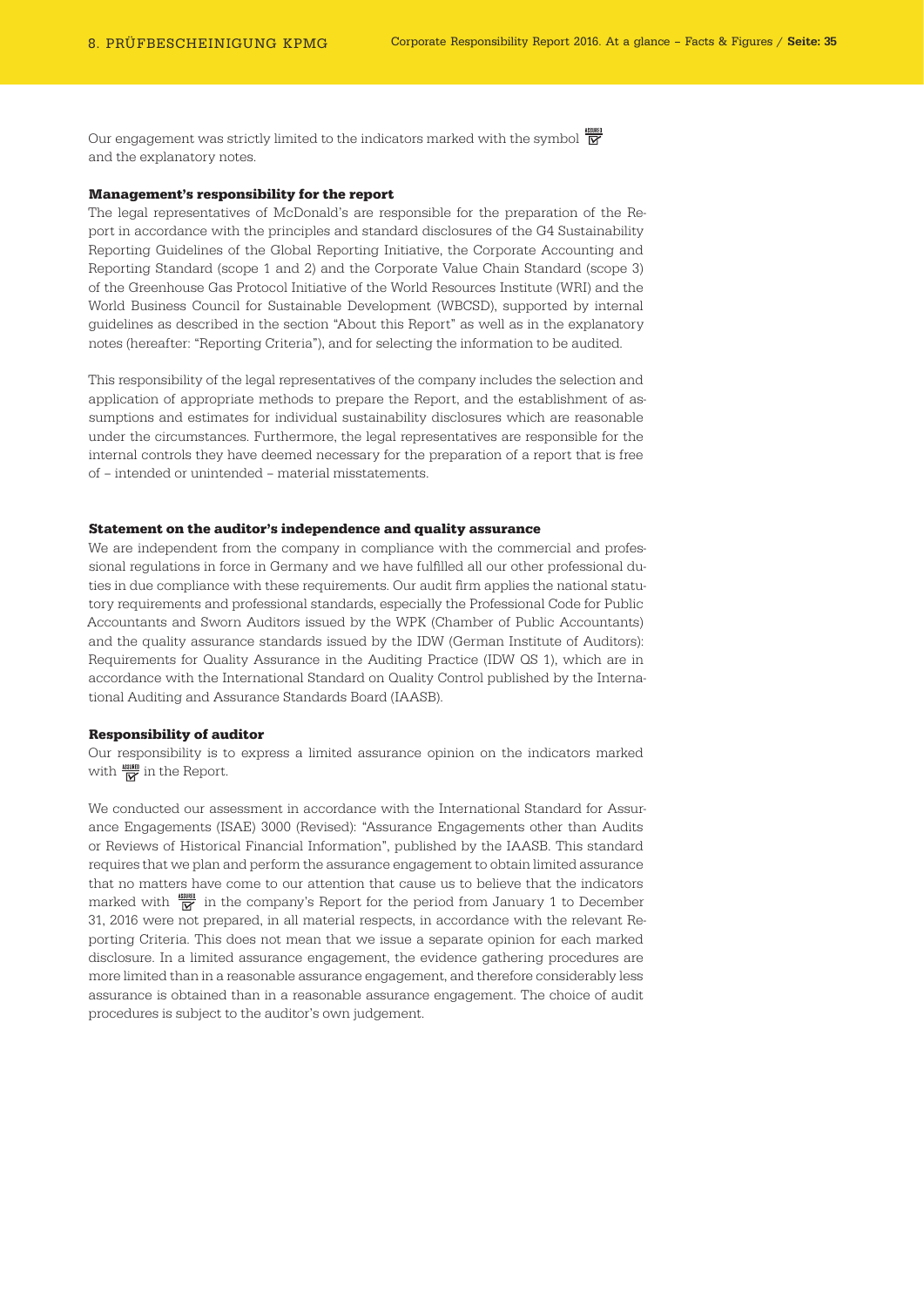Within the scope of our engagement, we performed amongst others the following procedures and activities:

- • A risk analysis (including media analysis) with regard to relevant information on the selected indicators on sustainability performance disclosed by McDonald's during the reporting period
- • Evaluation of the design and implementation of the systems and processes for the collection, processing and control of the indicators on sustainability performance covered in the scope of the review, including the consolidation of data
- • Interviews with staff responsible for determining and consolidating data as well as carrying out the relevant internal control procedures
- • Evaluating internal and external documentation to determine whether the indicators on sustainability performance are supported by sufficient evidence
- • An analytical review of the data and trends
- • Letters of confirmation requested from selected raw materials suppliers in relation to the reliability of the data reported to McDonald's
- • An evaluation of the overall presentation of the indicators on sustainability performance covered by the review

#### **Conclusion**

Based on the audit procedures performed and the evidence received, nothing has come to our attention that causes us to believe that the indicators marked with  $\frac{180000}{\sigma}$  in the Mc-Donald's Corporate Responsibility Report 2016 for the 2016 business year have not been prepared, in all material respects, in accordance with the Reporting Criteria.

#### **Recommendation**

Without qualifying our conclusion above, we recommend that McDonald's use more specific emissions factors to calculate the carbon footprint of the raw materials it uses.

#### **Intended use of the report**

This report is issued based on the assurance engagement agreed upon with McDonald's. The limited assurance engagement was performed for the purposes of McDonald's and the report is solely intended to inform McDonald's about the results of the assurance engagement.

#### **Limitation of liability**

The report is not intended to be used as a basis for (financial) decision-making by third parties. We have responsibility only towards McDonald's. We do not assume any responsibility vis-à-vis third parties.

Frankfurt am Main, July 26, 2017 KPMG AG Wirtschaftsprüfungsgesellschaft

ppa. Auer